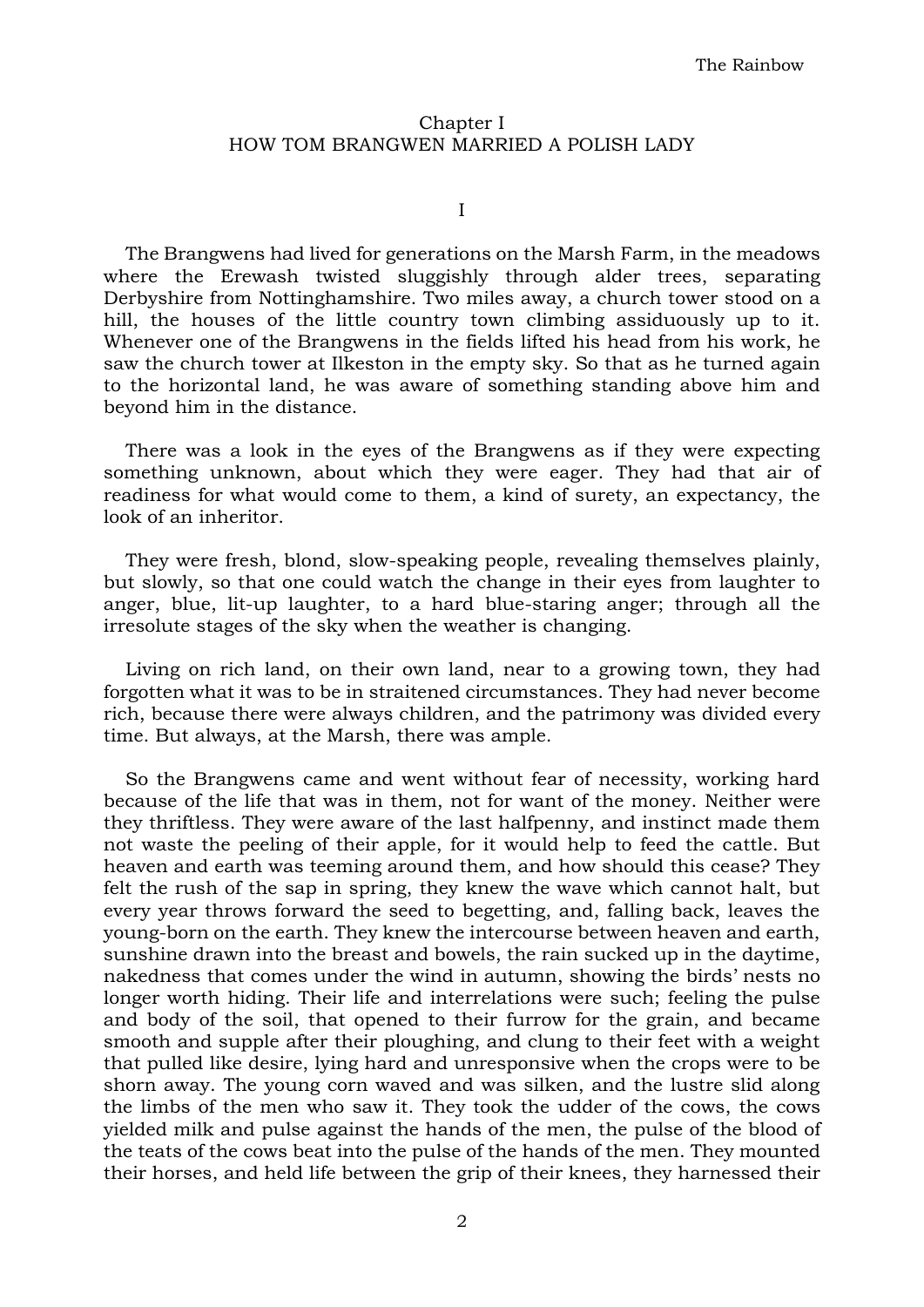horses at the wagon, and, with hand on the bridle rings, drew the heaving of the horses after their will.

In autumn the partridges whirred up, birds in flocks blew like spray across the fallow, rooks appeared on the grey, watery heavens, and flew cawing into the winter. Then the men sat by the fire in the house where the women moved about with surety, and the limbs and the body of the men were impregnated with the day, cattle and earth and vegetation and the sky, the men sat by the fire and their brains were inert, as their blood flowed heavy with the accumulation from the living day.

The women were different. On them too was the drowse of blood intimacy, calves sucking and hens running together in droves, and young geese palpitating in the hand while the food was pushed down their throttle. But the women looked out from the heated, blind intercourse of farm life, to the spoken world beyond. They were aware of the lips and the mind of the world speaking and giving utterance, they heard the sound in the distance, and they strained to listen.

It was enough for the men, that the earth heaved and opened its furrow to them, that the wind blew to dry the wet wheat, and set the young ears of corn wheeling freshly round about; it was enough that they helped the cow in labour, or ferreted the rats from under the barn, or broke the back of a rabbit with a sharp knock of the hand. So much warmth and generating and pain and death did they know in their blood, earth and sky and beast and green plants, so much exchange and interchange they had with these, that they lived full and surcharged, their senses full fed, their faces always turned to the heat of the blood, staring into the sun, dazed with looking towards the source of generation, unable to turn round.

But the woman wanted another form of life than this, something that was not blood intimacy. Her house faced out from the farm buildings and fields, looked out to the road and the village with church and Hall and the world beyond. She stood to see the far-off world of cities and governments and the active scope of man, the magic land to her, where secrets were made known and desires fulfilled. She faced outwards to where men moved dominant and creative, having turned their back on the pulsing heat of creation, and with this behind them, were set out to discover what was beyond, to enlarge their own scope and range and freedom; whereas the Brangwen men faced inwards to the teeming life of creation, which poured unresolved into their veins.

Looking out, as she must, from the front of her house towards the activity of man in the world at large, whilst her husband looked out to the back at sky and harvest and beast and land, she strained her eyes to see what man had done in fighting outwards to knowledge, she strained to hear how he uttered himself in his conquest, her deepest desire hung on the battle that she heard, far off, being waged on the edge of the unknown. She also wanted to know, and to be of the fighting host.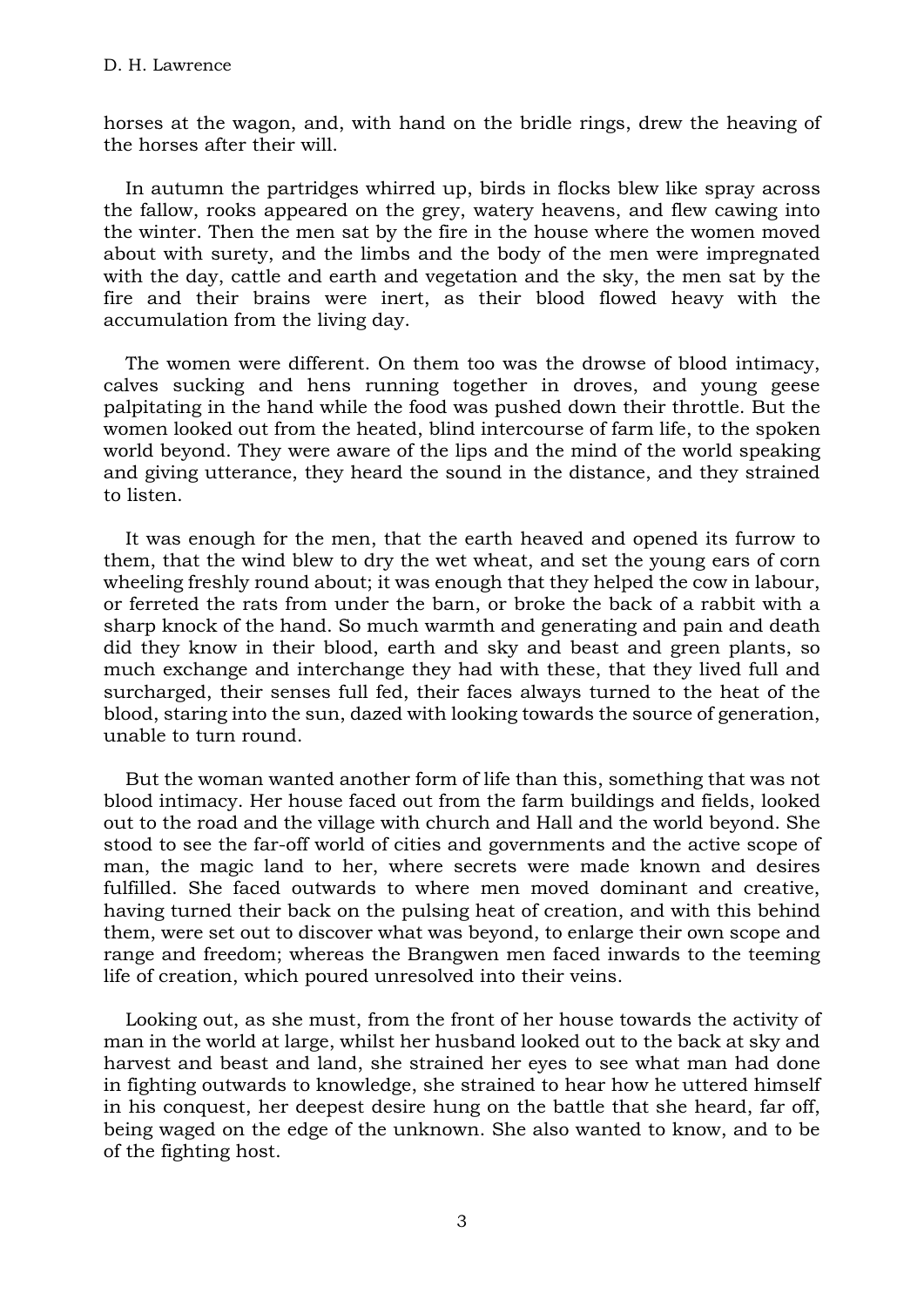At home, even so near as Cossethay, was the vicar, who spoke the other, magic language, and had the other, finer bearing, both of which she could perceive, but could never attain to. The vicar moved in worlds beyond where her own menfolk existed. Did she not know her own menfolk: fresh, slow, full-built men, masterful enough, but easy, native to the earth, lacking outwardness and range of motion. Whereas the vicar, dark and dry and small beside her husband, had yet a quickness and a range of being that made Brangwen, in his large geniality, seem dull and local. She knew her husband. But in the vicar's nature was that which passed beyond her knowledge. As Brangwen had power over the cattle so the vicar had power over her husband. What was it in the vicar, that raised him above the common men as man is raised above the beast? She craved to know. She craved to achieve this higher being, if not in herself, then in her children. That which makes a man strong even if he be little and frail in body, just as any man is little and frail beside a bull, and yet stronger than the bull, what was it? It was not money nor power nor position. What power had the vicar over Tom Brangwen — none. Yet strip them and set them on a desert island, and the vicar was the master. His soul was master of the other man's. And why — why? She decided it was a question of knowledge.

The curate was poor enough, and not very efficacious as a man, either, yet he took rank with those others, the superior. She watched his children being born, she saw them running as tiny things beside their mother. And already they were separate from her own children, distinct. Why were her own children marked below the others? Why should the curate's children inevitably take precedence over her children, why should dominance be given them from the start? It was not money, nor even class. It was education and experience, she decided.

It was this, this education, this higher form of being, that the mother wished to give to her children, so that they too could live the supreme life on earth. For her children, at least the children of her heart, had the complete nature that should take place in equality with the living, vital people in the land, not be left behind obscure among the labourers. Why must they remain obscured and stifled all their lives, why should they suffer from lack of freedom to move? How should they learn the entry into the finer, more vivid circle of life?

Her imagination was fired by the squire's lady at Shelly Hall, who came to church at Cossethay with her little children, girls in tidy capes of beaver fur, and smart little hats, herself like a winter rose, so fair and delicate. So fair, so fine in mould, so luminous, what was it that Mrs. Hardy felt which she, Mrs. Brangwen, did not feel? How was Mrs. Hardy's nature different from that of the common women of Cossethay, in what was it beyond them? All the women of Cossethay talked eagerly about Mrs. Hardy, of her husband, her children, her guests, her dress, of her servants and her housekeeping. The lady of the Hall was the living dream of their lives, her life was the epic that inspired their lives. In her they lived imaginatively, and in gossiping of her husband who drank, of her scandalous brother, of Lord William Bentley her friend, member of Parliament for the division, they had their own Odyssey enacting itself, Penelope and Ulysses before them, and Circe and the swine and the endless web.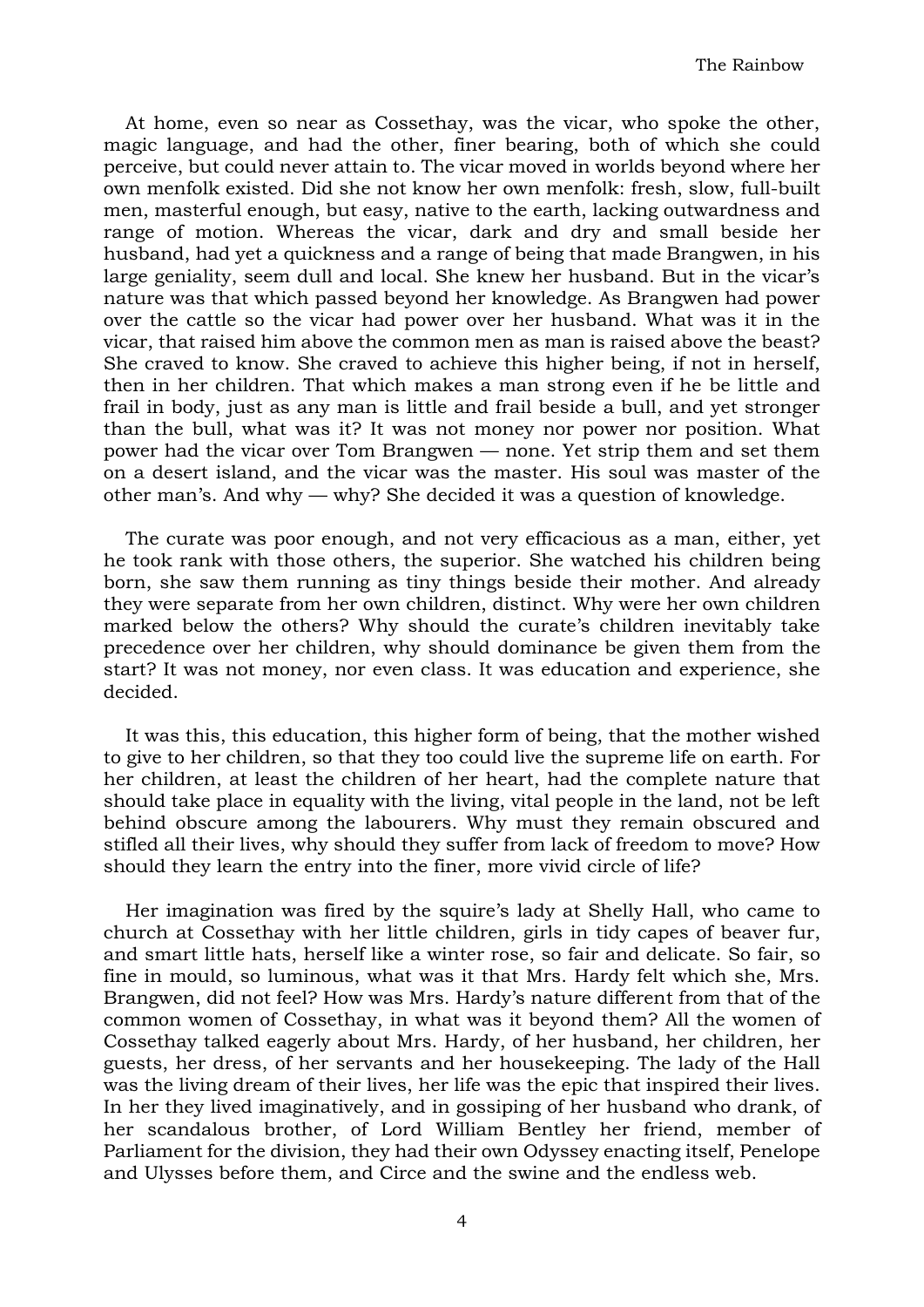So the women of the village were fortunate. They saw themselves in the lady of the manor, each of them lived her own fulfilment of the life of Mrs. Hardy. And the Brangwen wife of the Marsh aspired beyond herself, towards the further life of the finer woman, towards the extended being she revealed, as a traveller in his self-contained manner reveals far-off countries present in himself. But why should a knowledge of far-off countries make a man's life a different thing, finer, bigger? And why is a man more than the beast and the cattle that serve him? It is the same thing.

The male part of the poem was filled in by such men as the vicar and Lord William, lean, eager men with strange movements, men who had command of the further fields, whose lives ranged over a great extent. Ah, it was something very desirable to know, this touch of the wonderful men who had the power of thought and comprehension. The women of the village might be much fonder of Tom Brangwen, and more at their ease with him, yet if their lives had been robbed of the vicar, and of Lord William, the leading shoot would have been cut away from them, they would have been heavy and uninspired and inclined to hate. So long as the wonder of the beyond was before them, they could get along, whatever their lot. And Mrs. Hardy, and the vicar, and Lord William, these moved in the wonder of the beyond, and were visible to the eyes of Cossethay in their motion.

II

About 1840, a canal was constructed across the meadows of the Marsh Farm, connecting the newly opened collieries of the Erewash Valley. A high embankment travelled along the fields to carry the canal, which passed close to the homestead, and, reaching the road, went over in a heavy bridge.

So the Marsh was shut off from Ilkeston, and enclosed in the small valley bed, which ended in a bushy hill and the village spire of Cossethay.

The Brangwens received a fair sum of money from this trespass across their land. Then, a short time afterwards, a colliery was sunk on the other side of the canal, and in a while the Midland Railway came down the valley at the foot of the Ilkeston hill, and the invasion was complete. The town grew rapidly, the Brangwens were kept busy producing supplies, they became richer, they were almost tradesmen.

Still the Marsh remained remote and original, on the old, quiet side of the canal embankment, in the sunny valley where slow water wound along in company of stiff alders, and the road went under ash trees past the Brangwens' garden gate.

But, looking from the garden gate down the road to the right, there, through the dark archway of the canal's square aqueduct, was a colliery spinning away in the near distance, and further, red, crude houses plastered on the valley in masses, and beyond all, the dim smoking hill of the town.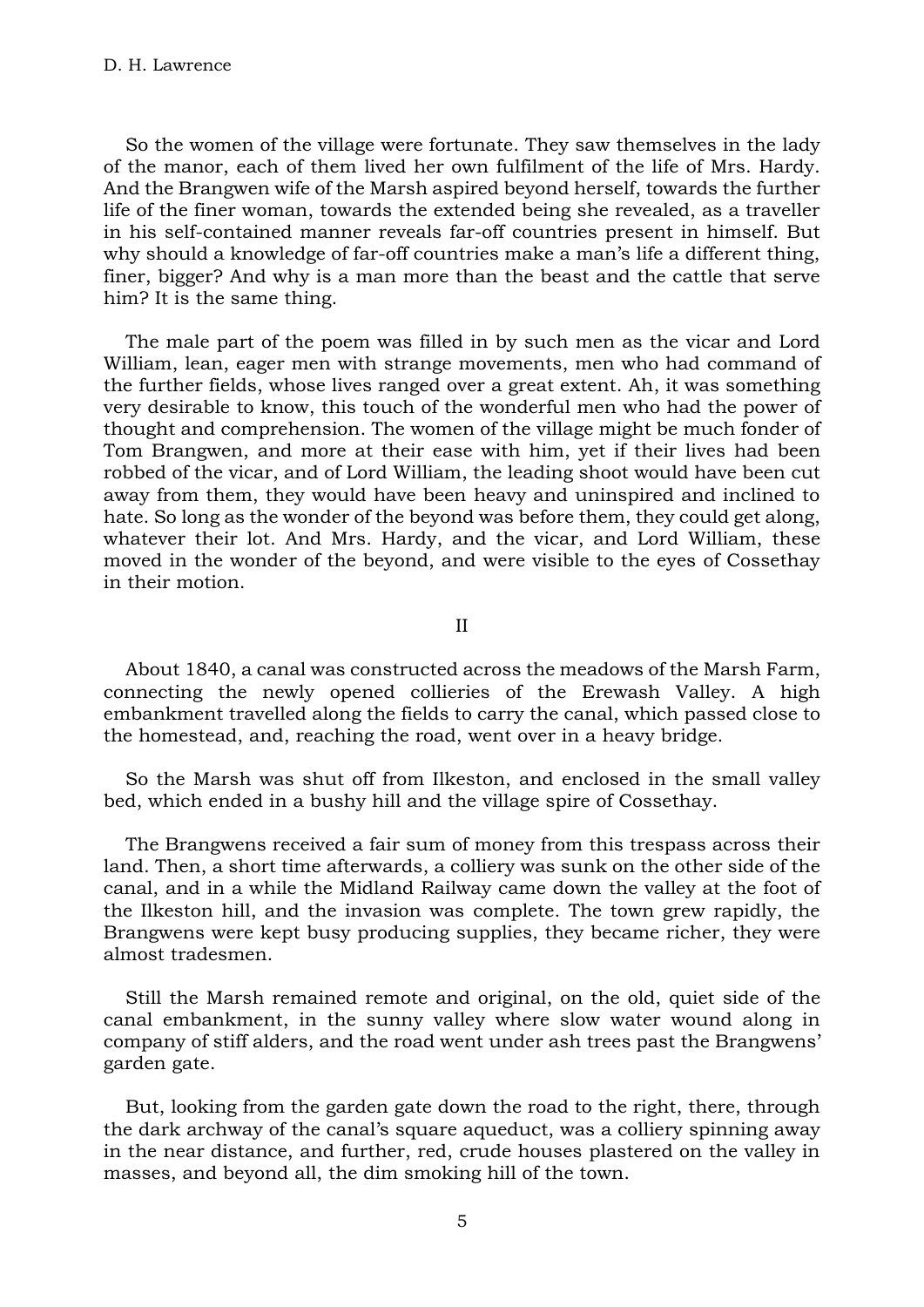The homestead was just on the safe side of civilization, outside the gate. The house stood bare from the road, approached by a straight garden path, along which at spring the daffodils were thick in green and yellow. At the sides of the house were bushes of lilac and guelder-rose and privet, entirely hiding the farm buildings behind.

At the back a confusion of sheds spread into the home-close from out of two or three indistinct yards. The duck pond lay beyond the furthest wall, littering its white feathers on the padded earthen banks, blowing its stray soiled feathers into the grass and the gorse bushes below the canal embankment, which rose like a high rampart near at hand, so that occasionally a man's figure passed in silhouette, or a man and a towing horse traversed the sky.

At first the Brangwens were astonished by all this commotion around them. The building of a canal across their land made them strangers in their own place, this raw bank of earth shutting them off disconcerted them. As they worked in the fields, from beyond the now familiar embankment came the rhythmic run of the winding engines, startling at first, but afterwards a narcotic to the brain. Then the shrill whistle of the trains re-echoed through the heart, with fearsome pleasure, announcing the far-off come near and imminent.

As they drove home from town, the farmers of the land met the blackened colliers trooping from the pit mouth. As they gathered the harvest, the west wind brought a faint, sulphurous smell of pit refuse burning. As they pulled the turnips in November, the sharp clink-clink-clink-clink-clink of empty trucks shunting on the line, vibrated in their hearts with the fact of other activity going on beyond them.

The Alfred Brangwen of this period had married a woman from Heanor, a daughter of the "Black Horse". She was a slim, pretty, dark woman, quaint in her speech, whimsical, so that the sharp things she said did not hurt. She was oddly a thing to herself, rather querulous in her manner, but intrinsically separate and indifferent, so that her long lamentable complaints, when she raised her voice against her husband in particular and against everybody else after him, only made those who heard her wonder and feel affectionately towards her, even while they were irritated and impatient with her. She railed long and loud about her husband, but always with a balanced, easy flying voice and a quaint manner of speech that warmed his belly with pride and male triumph while he scowled with mortification at the things she said.

Consequently Brangwen himself had a humorous puckering at the eyes, a sort of fat laugh, very quiet and full, and he was spoilt like a lord of creation. He calmly did as he liked, laughed at their railing, excused himself in a teasing tone that she loved, followed his natural inclinations, and sometimes, pricked too near the quick, frightened and broke her by a deep, tense fury which seemed to fix on him and hold him for days, and which she would give anything to placate in him. They were two very separate beings, vitally connected, knowing nothing of each other, yet living in their separate ways from one root.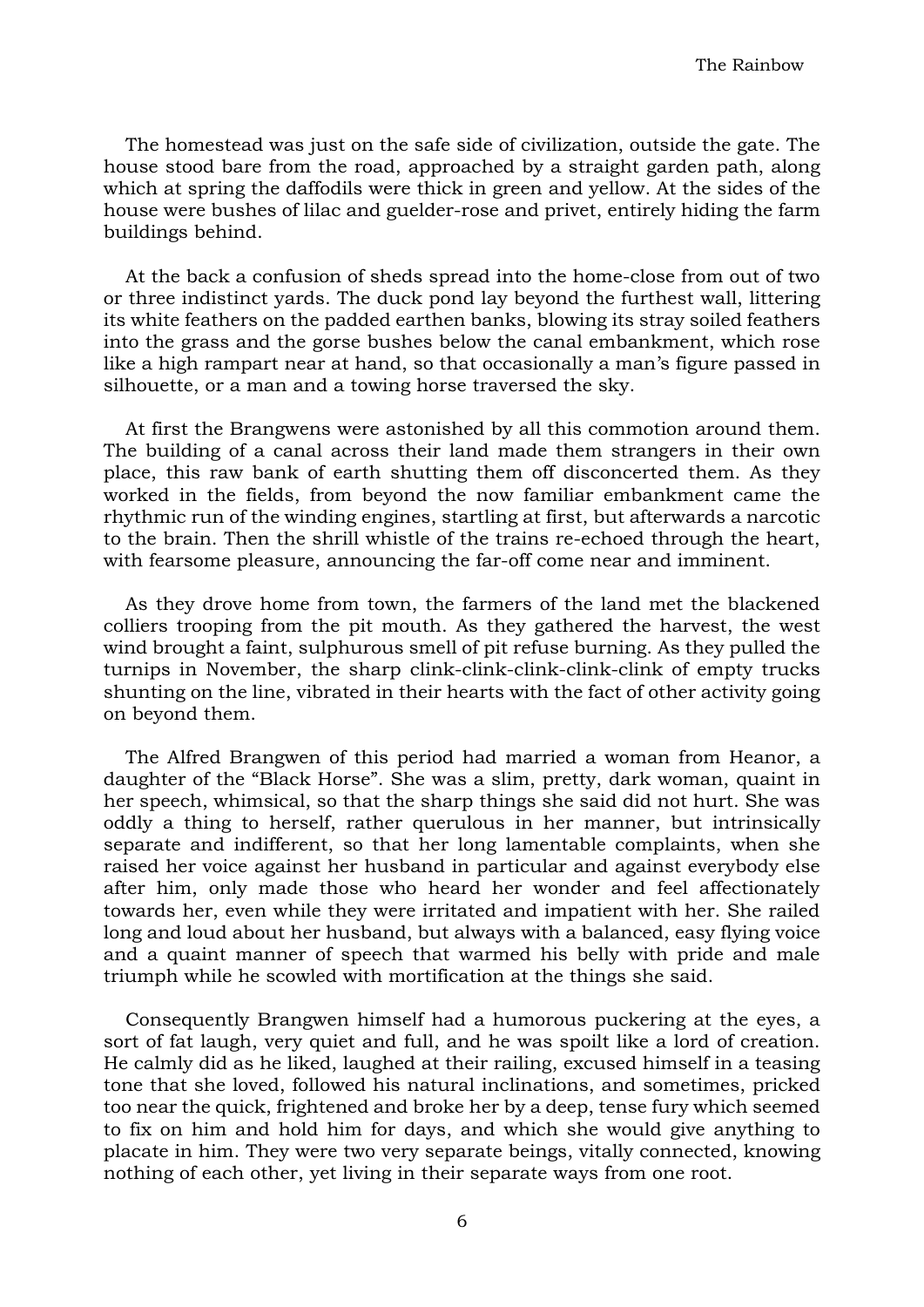There were four sons and two daughters. The eldest boy ran away early to sea, and did not come back. After this the mother was more the node and centre of attraction in the home. The second boy, Alfred, whom the mother admired most, was the most reserved. He was sent to school in Ilkeston and made some progress. But in spite of his dogged, yearning effort, he could not get beyond the rudiments of anything, save of drawing. At this, in which he had some power, he worked, as if it were his hope. After much grumbling and savage rebellion against everything, after much trying and shifting about, when his father was incensed against him and his mother almost despairing, he became a draughtsman in a lace factory in Nottingham.

He remained heavy and somewhat uncouth, speaking with broad Derbyshire accent, adhering with all his tenacity to his work and to his town position, making good designs, and becoming fairly well-off. But at drawing, his hand swung naturally in big, bold lines, rather lax, so that it was cruel for him to pedgill away at the lace designing, working from the tiny squares of his paper, counting and plotting and niggling. He did it stubbornly, with anguish, crushing the bowels within him, adhering to his chosen lot whatever it should cost. And he came back into life set and rigid, a rare-spoken, almost surly man.

He married the daughter of a chemist, who affected some social superiority, and he became something of a snob, in his dogged fashion, with a passion for outward refinement in the household, mad when anything clumsy or gross occurred. Later, when his three children were growing up, and he seemed a staid, almost middle-aged man, he turned after strange women, and became a silent, inscrutable follower of forbidden pleasure, neglecting his indignant bourgeois wife without a qualm.

Frank, the third son, refused from the first to have anything to do with learning. From the first he hung round the slaughterhouse which stood away in the third yard at the back of the farm. The Brangwens had always killed their own meat, and supplied the neighbourhood. Out of this grew a regular butcher's business in connection with the farm.

As a child Frank had been drawn by the trickle of dark blood that ran across the pavement from the slaughterhouse to the crewyard, by the sight of the man carrying across to the meat-shed a huge side of beef, with the kidneys showing, embedded in their heavy laps of fat.

He was a handsome lad with soft brown hair and regular features something like a later Roman youth. He was more easily excitable, more readily carried away than the rest, weaker in character. At eighteen he married a little factory girl, a pale, plump, quiet thing with sly eyes and a wheedling voice, who insinuated herself into him and bore him a child every year and made a fool of him. When he had taken over the butchery business, already a growing callousness to it, and a sort of contempt made him neglectful of it. He drank, and was often to be found in his public house blathering away as if he knew everything, when in reality he was a noisy fool.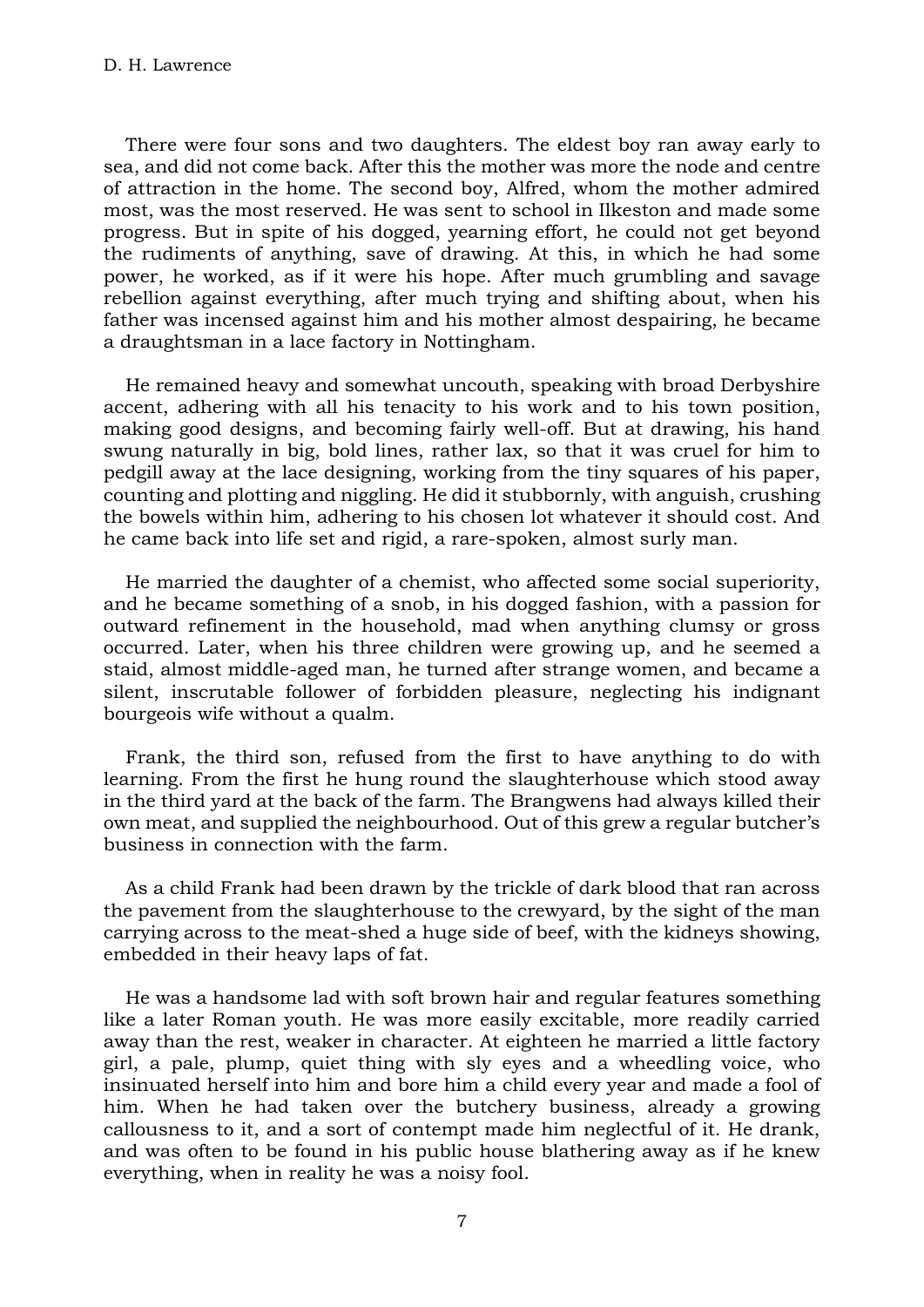Of the daughters, Alice, the elder, married a collier and lived for a time stormily in Ilkeston, before moving away to Yorkshire with her numerous young family. Effie, the younger, remained at home.

The last child, Tom, was considerably younger than his brothers, so had belonged rather to the company of his sisters. He was his mother's favourite. She roused herself to determination, and sent him forcibly away to a grammar school in Derby when he was twelve years old. He did not want to go, and his father would have given way, but Mrs. Brangwen had set her heart on it. Her slender, pretty, tightly-covered body, with full skirts, was now the centre of resolution in the house, and when she had once set upon anything, which was not often, the family failed before her.

So Tom went to school, an unwilling failure from the first. He believed his mother was right in decreeing school for him, but he knew she was only right because she would not acknowledge his constitution. He knew, with a child's deep, instinctive foreknowledge of what is going to happen to him, that he would cut a sorry figure at school. But he took the infliction as inevitable, as if he were guilty of his own nature, as if his being were wrong, and his mother's conception right. If he could have been what he liked, he would have been that which his mother fondly but deludedly hoped he was. He would have been clever, and capable of becoming a gentleman. It was her aspiration for him, therefore he knew it as the true aspiration for any boy. But you can't make a silk purse out of a sow's ear, as he told his mother very early, with regard to himself; much to her mortification and chagrin.

When he got to school, he made a violent struggle against his physical inability to study. He sat gripped, making himself pale and ghastly in his effort to concentrate on the book, to take in what he had to learn. But it was no good. If he beat down his first repulsion, and got like a suicide to the stuff, he went very little further. He could not learn deliberately. His mind simply did not work.

In feeling he was developed, sensitive to the atmosphere around him, brutal perhaps, but at the same time delicate, very delicate. So he had a low opinion of himself. He knew his own limitation. He knew that his brain was a slow hopeless good-for-nothing. So he was humble.

But at the same time his feelings were more discriminating than those of most of the boys, and he was confused. He was more sensuously developed, more refined in instinct than they. For their mechanical stupidity he hated them, and suffered cruel contempt for them. But when it came to mental things, then he was at a disadvantage. He was at their mercy. He was a fool. He had not the power to controvert even the most stupid argument, so that he was forced to admit things he did not in the least believe. And having admitted them, he did not know whether he believed them or not; he rather thought he did.

But he loved anyone who could convey enlightenment to him through feeling. He sat betrayed with emotion when the teacher of literature read, in a moving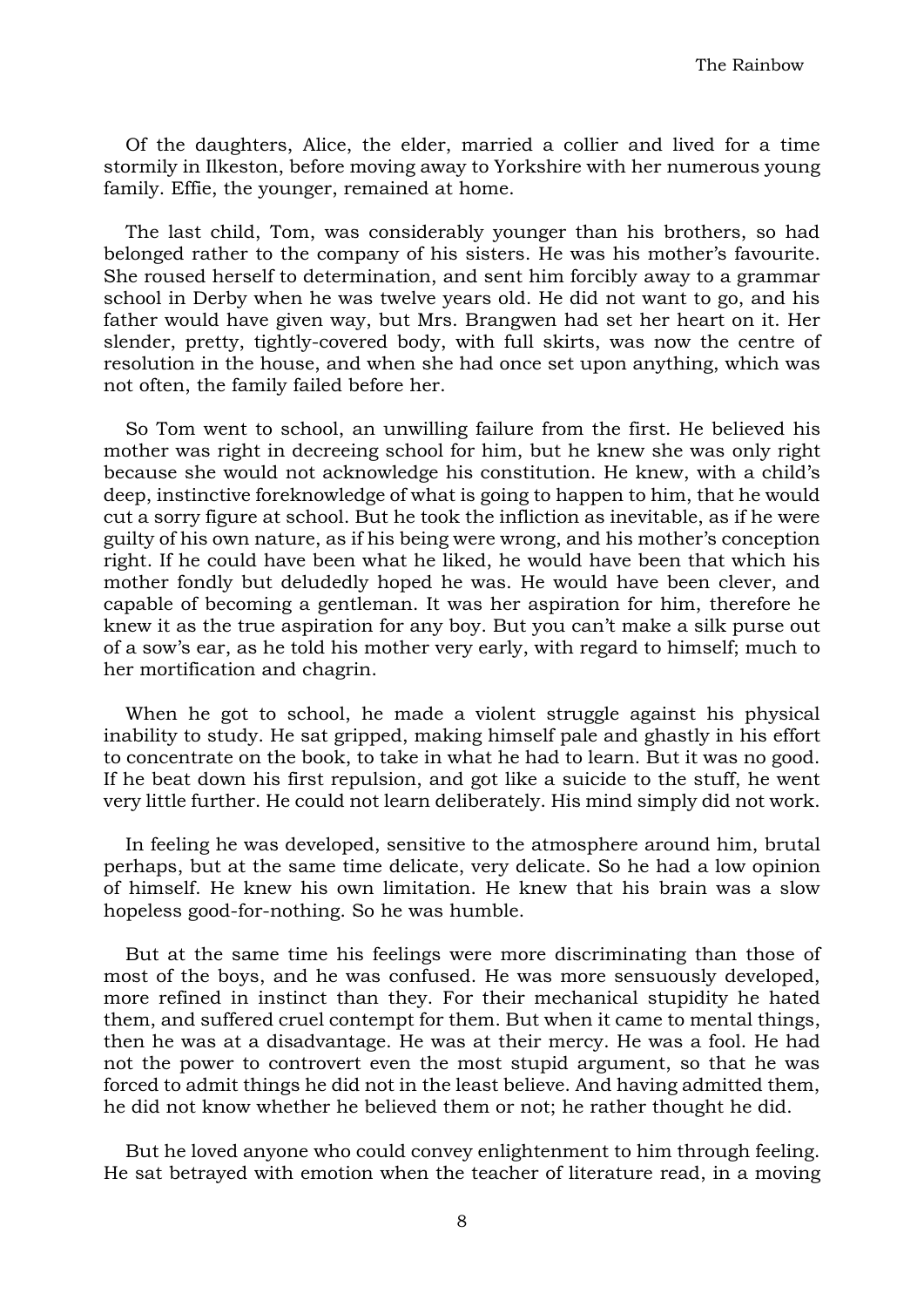fashion, Tennyson's "Ulysses", or Shelley's "Ode to the West Wind". His lips parted, his eyes filled with a strained, almost suffering light. And the teacher read on, fired by his power over the boy. Tom Brangwen was moved by this experience beyond all calculation, he almost dreaded it, it was so deep. But when, almost secretly and shamefully, he came to take the book himself, and began the words "Oh wild west wind, thou breath of autumn's being," the very

fact of the print caused a prickly sensation of repulsion to go over his skin, the blood came to his face, his heart filled with a bursting passion of rage and incompetence. He threw the book down and walked over it and went out to the cricket field. And he hated books as if they were his enemies. He hated them worse than ever he hated any person.

He could not voluntarily control his attention. His mind had no fixed habits to go by, he had nothing to get hold of, nowhere to start from. For him there was nothing palpable, nothing known in himself, that he could apply to learning. He did not know how to begin. Therefore he was helpless when it came to deliberate understanding or deliberate learning.

He had an instinct for mathematics, but if this failed him, he was helpless as an idiot. So that he felt that the ground was never sure under his feet, he was nowhere. His final downfall was his complete inability to attend to a question put without suggestion. If he had to write a formal composition on the Army, he did at last learn to repeat the few facts he knew: "You can join the army at eighteen. You have to be over five foot eight." But he had all the time a living conviction that this was a dodge and that his commonplaces were beneath contempt. Then he reddened furiously, felt his bowels sink with shame, scratched out what he had written, made an agonized effort to think of something in the real composition style, failed, became sullen with rage and humiliation, put the pen down and would have been torn to pieces rather than attempt to write another word.

He soon got used to the Grammar School, and the Grammar School got used to him, setting him down as a hopeless duffer at learning, but respecting him for a generous, honest nature. Only one narrow, domineering fellow, the Latin master, bullied him and made the blue eyes mad with shame and rage. There was a horrid scene, when the boy laid open the master's head with a slate, and then things went on as before. The teacher got little sympathy. But Brangwen winced and could not bear to think of the deed, not even long after, when he was a grown man.

He was glad to leave school. It had not been unpleasant, he had enjoyed the companionship of the other youths, or had thought he enjoyed it, the time had passed very quickly, in endless activity. But he knew all the time that he was in an ignominious position, in this place of learning. He was aware of failure all the while, of incapacity. But he was too healthy and sanguine to be wretched, he was too much alive. Yet his soul was wretched almost to hopelessness.

He had loved one warm, clever boy who was frail in body, a consumptive type. The two had had an almost classic friendship, David and Jonathan, wherein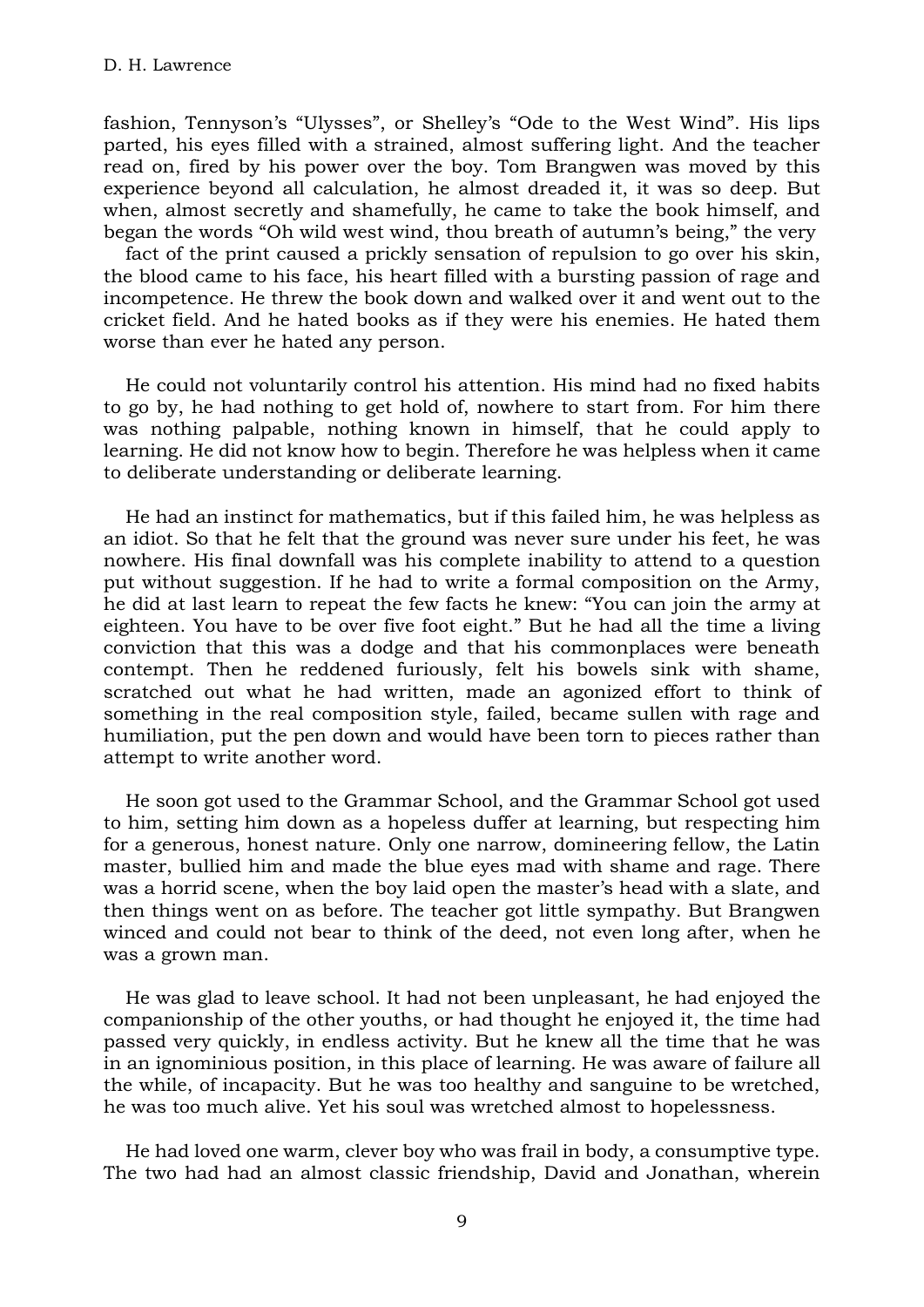Brangwen was the Jonathan, the server. But he had never felt equal with his friend, because the other's mind outpaced his, and left him ashamed, far in the rear. So the two boys went at once apart on leaving school. But Brangwen always remembered his friend that had been, kept him as a sort of light, a fine experience to remember.

Tom Brangwen was glad to get back to the farm, where he was in his own again. "I have got a turnip on my shoulders, let me stick to th' fallow" he said to his exasperated mother. He had too low an opinion of himself. But he went about at his work on the farm gladly enough, glad of the active labour and the smell of the land again, having youth and vigour and humour, and a comic wit, having the will and the power to forget his own shortcomings, finding himself violent with occasional rages, but usually on good terms with everybody and everything.

When he was seventeen, his father fell from a stack and broke his neck. Then the mother and son and daughter lived on at the farm, interrupted by occasional loud-mouthed lamenting, jealous-spirited visitations from the butcher Frank, who had a grievance against the world, which he felt was always giving him less than his dues. Frank was particularly against the young Tom, whom he called a mardy baby, and Tom returned the hatred violently, his face growing red and his blue eyes staring. Effie sided with Tom against Frank. But when Alfred came, from Nottingham, heavy jowled and lowering, speaking very little, but treating those at home with some contempt, Effie and the mother sided with him and put Tom into the shade. It irritated the youth that his elder brother should be made something of a hero by the women, just because he didn't live at home and was a lace designer and almost a gentleman. But Alfred was something of a Prometheus Bound, so the women loved him. Tom came later to understand his brother better.

As youngest son, Tom felt some importance when the care of the farm devolved on to him. He was only eighteen, but he was quite capable of doing everything his father had done. And of course, his mother remained as centre to the house.

The young man grew up very fresh and alert, with zest for every moment of life. He worked and rode and drove to market, he went out with companions and got tipsy occasionally and played skittles and went to the little travelling theatres. Once, when he was drunk at a public house, he went upstairs with a prostitute who seduced him. He was then nineteen.

The thing was something of a shock to him. In the close intimacy of the farm kitchen, the woman occupied the supreme position. The men deferred to her in the house, on all household points, on all points of morality and behaviour. The woman was the symbol for that further life which comprised religion and love and morality. The men placed in her hands their own conscience, they said to her "Be my conscience keeper, be the angel at the doorway guarding my outgoing and my incoming." And the woman fulfilled her trust, the men rested implicitly in her, receiving her praise or her blame with pleasure or with anger,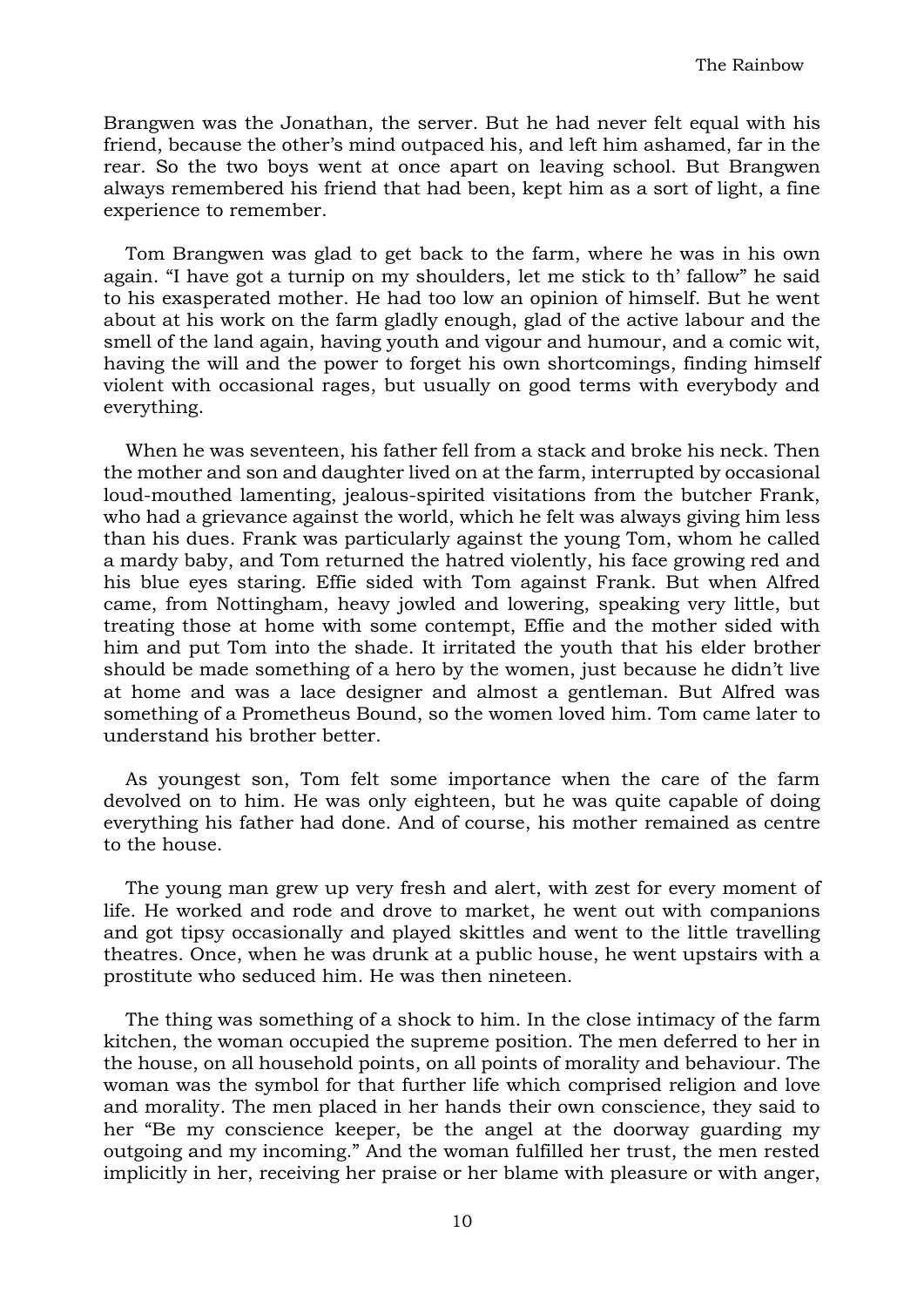rebelling and storming, but never for a moment really escaping in their own souls from her prerogative. They depended on her for their stability. Without her, they would have felt like straws in the wind, to be blown hither and thither at random. She was the anchor and the security, she was the restraining hand of God, at times highly to be execrated.

Now when Tom Brangwen, at nineteen, a youth fresh like a plant, rooted in his mother and his sister, found that he had lain with a prostitute woman in a common public house, he was very much startled. For him there was until that time only one kind of woman — his mother and sister.

But now? He did not know what to feel. There was a slight wonder, a pang of anger, of disappointment, a first taste of ash and of cold fear lest this was all that would happen, lest his relations with woman were going to be no more than this nothingness; there was a slight sense of shame before the prostitute, fear that she would despise him for his inefficiency; there was a cold distaste for her, and a fear of her; there was a moment of paralysed horror when he felt he might have taken a disease from her; and upon all this startled tumult of emotion, was laid the steadying hand of common sense, which said it did not matter very much, so long as he had no disease. He soon recovered balance, and really it did not matter so very much.

But it had shocked him, and put a mistrust into his heart, and emphasised his fear of what was within himself. He was, however, in a few days going about again in his own careless, happy-go-lucky fashion, his blue eyes just as clear and honest as ever, his face just as fresh, his appetite just as keen.

Or apparently so. He had, in fact, lost some of his buoyant confidence, and doubt hindered his outgoing.

For some time after this, he was quieter, more conscious when he drank, more backward from companionship. The disillusion of his first carnal contact with woman, strengthened by his innate desire to find in a woman the embodiment of all his inarticulate, powerful religious impulses, put a bit in his mouth. He had something to lose which he was afraid of losing, which he was not sure even of possessing. This first affair did not matter much: but the business of love was, at the bottom of his soul, the most serious and terrifying of all to him.

He was tormented now with sex desire, his imagination reverted always to lustful scenes. But what really prevented his returning to a loose woman, over and above the natural squeamishness, was the recollection of the paucity of the last experience. It had been so nothing, so dribbling and functional, that he was ashamed to expose himself to the risk of a repetition of it.

He made a strong, instinctive fight to retain his native cheerfulness unimpaired. He had naturally a plentiful stream of life and humour, a sense of sufficiency and exuberance, giving ease. But now it tended to cause tension. A strained light came into his eyes, he had a slight knitting of the brows. His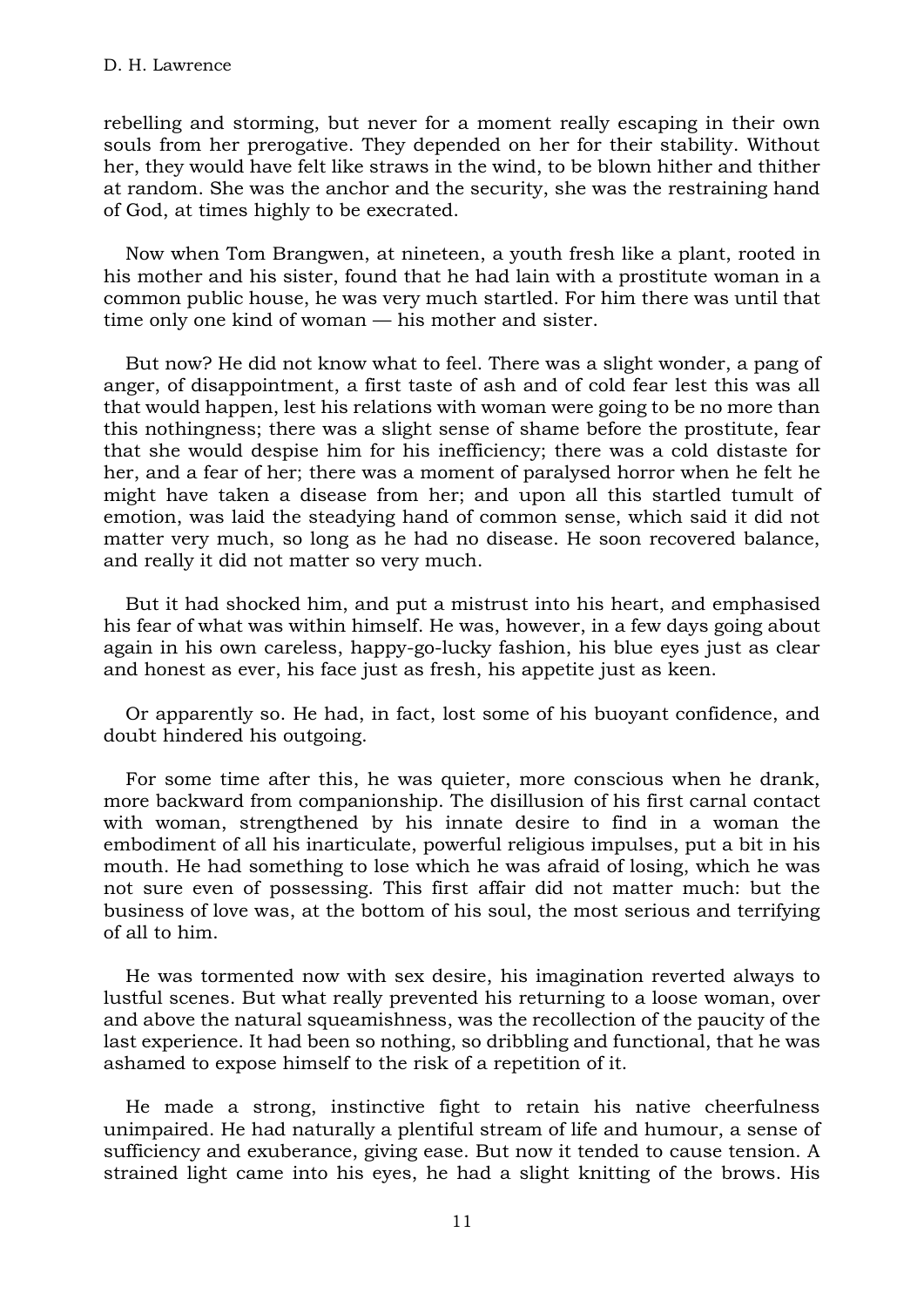boisterous humour gave place to lowering silences, and days passed by in a sort of suspense.

He did not know there was any difference in him, exactly; for the most part he was filled with slow anger and resentment. But he knew he was always thinking of women, or a woman, day in, day out, and that infuriated him. He could not get free: and he was ashamed. He had one or two sweethearts, starting with them in the hope of speedy development. But when he had a nice girl, he found that he was incapable of pushing the desired development. The very presence of the girl beside him made it impossible. He could not think of her like that, he could not think of her actual nakedness. She was a girl and he liked her, and dreaded violently even the thought of uncovering her. He knew that, in these last issues of nakedness, he did not exist to her nor she to him. Again, if he had a loose girl, and things began to develop, she offended him so deeply all the time, that he never knew whether he was going to get away from her as quickly as possible, or whether he were going to take her out of inflamed necessity. Again he learnt his lesson: if he took her it was a paucity which he was forced

to despise. He did not despise himself nor the girl. But he despised the net result in him of the experience — he despised it deeply and bitterly.

Then, when he was twenty three, his mother died, and he was left at home with Effie. His mother's death was another blow out of the dark. He could not understand it, he knew it was no good his trying. One had to submit to these unforeseen blows that come unawares and leave a bruise that remains and hurts whenever it is touched. He began to be afraid of all that which was up against him. He had loved his mother.

After this, Effie and he quarrelled fiercely. They meant a very great deal to each other, but they were both under a strange, unnatural tension. He stayed out of the house as much as possible. He got a special corner for himself at the "Red Lion" at Cossethay, and became a usual figure by the fire, a fresh, fair young fellow with heavy limbs and head held back, mostly silent, though alert and attentive, very hearty in his greeting of everybody he knew, shy of strangers. He

teased all the women, who liked him extremely, and he was very attentive to the talk of the men, very respectful.

To drink made him quickly flush very red in the face, and brought out the look of self-consciousness and unsureness, almost bewilderment, in his blue eyes. When he came home in this state of tipsy confusion his sister hated him and abused him, and he went off his head, like a mad bull with rage.

He had still another turn with a light-o'-love. One Whitsuntide he went a jaunt with two other young fellows, on horseback, to Matlock and thence to Bakewell. Matlock was at that time just becoming a famous beauty spot, visited from Manchester and from the Staffordshire towns. In the hotel where the young men took lunch, were two girls, and the parties struck up a friendship.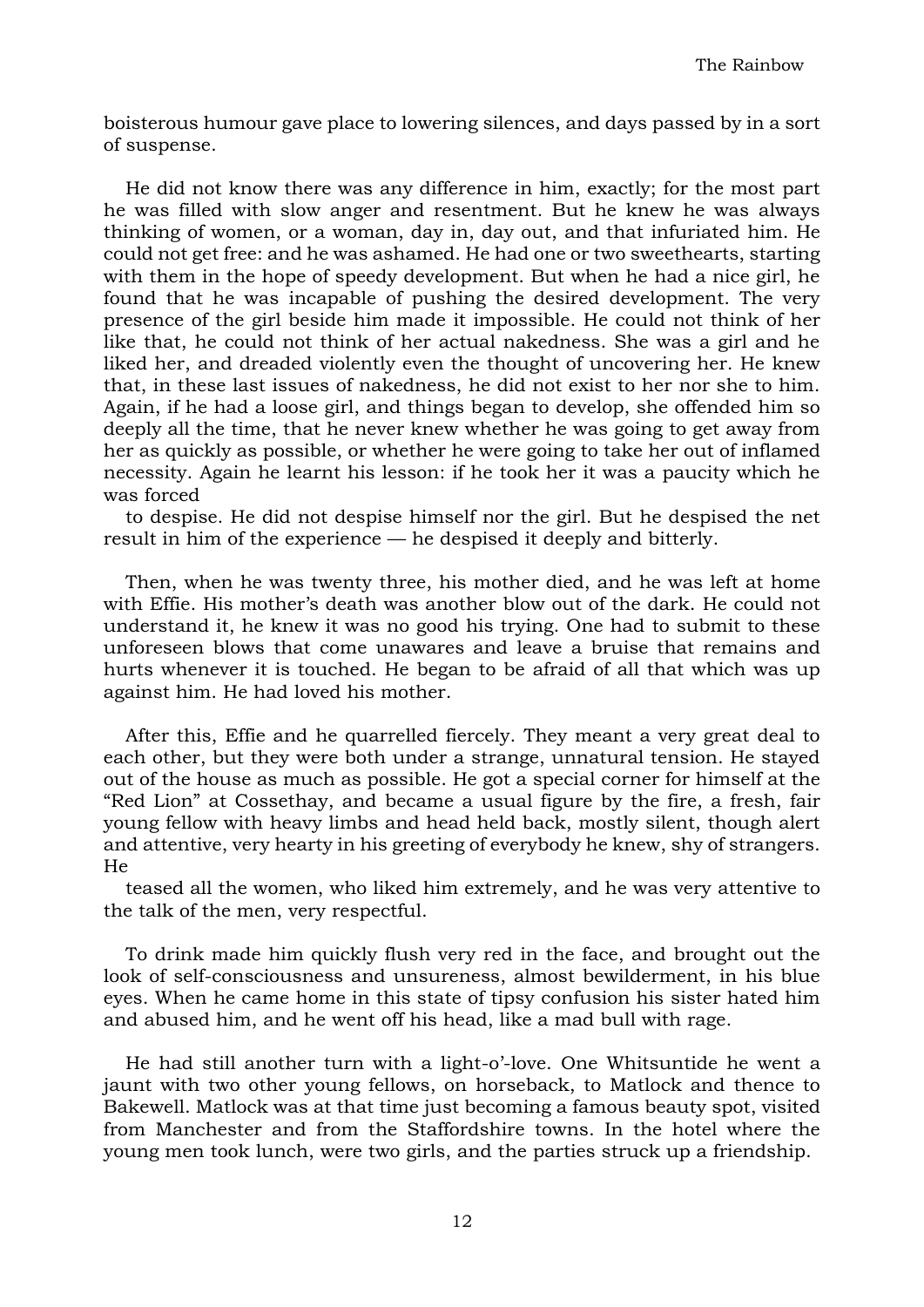## D. H. Lawrence

The Miss who made up to Tom Brangwen, then twenty four years old, was a handsome, reckless girl neglected for an afternoon by the man who had brought her out. She saw Brangwen and liked him, as all women did, for his warmth and his generous nature, and for the innate delicacy in him. But she saw he was one who would have to be brought to the scratch. However, she was roused and unsatisfied and made mischievous, so she dared anything. It would be an easy interlude, restoring her pride.

She was a handsome girl with a bosom, and dark hair and blue eyes, a girl full of easy laughter, flushed from the sun, inclined to wipe her laughing face in a very natural and taking manner.

Brangwen was in a state of wonder. He treated her with his chaffing deference, roused, but very unsure of himself, afraid to death of being too forward, ashamed lest he might be thought backward, mad with desire yet restrained by instinctive regard for women from making any definite approach, feeling all the while that his attitude was ridiculous, and flushing deep with confusion. She, however, became hard and daring as he became confused, it amused her to see him come on.

"When must you get back?" she asked.

"I'm not particular" he said.

There the conversation again broke down.

Brangwen's companions were ready to go on.

"Art commin', Tom" they called, "or art for stoppin'?"

"Ay, I'm commin' " he replied, rising reluctantly, an angry sense of futility and disappointment spreading over him.

He met the full, almost taunting look of the girl, and he trembled with unusedness.

"Shall you come an' have a look at my mare" he said to her, with his hearty kindliness that was now shaken with trepidation.

"Oh, I should like to" she said, rising.

And she followed him, his rather sloping shoulders and his cloth riding gaiters, out of the room. The young men got their own horses out of the stable.

"Can you ride?" Brangwen asked her.

"I should like to if I could — I have never tried" she said.

"Come then, an' have a try" he said.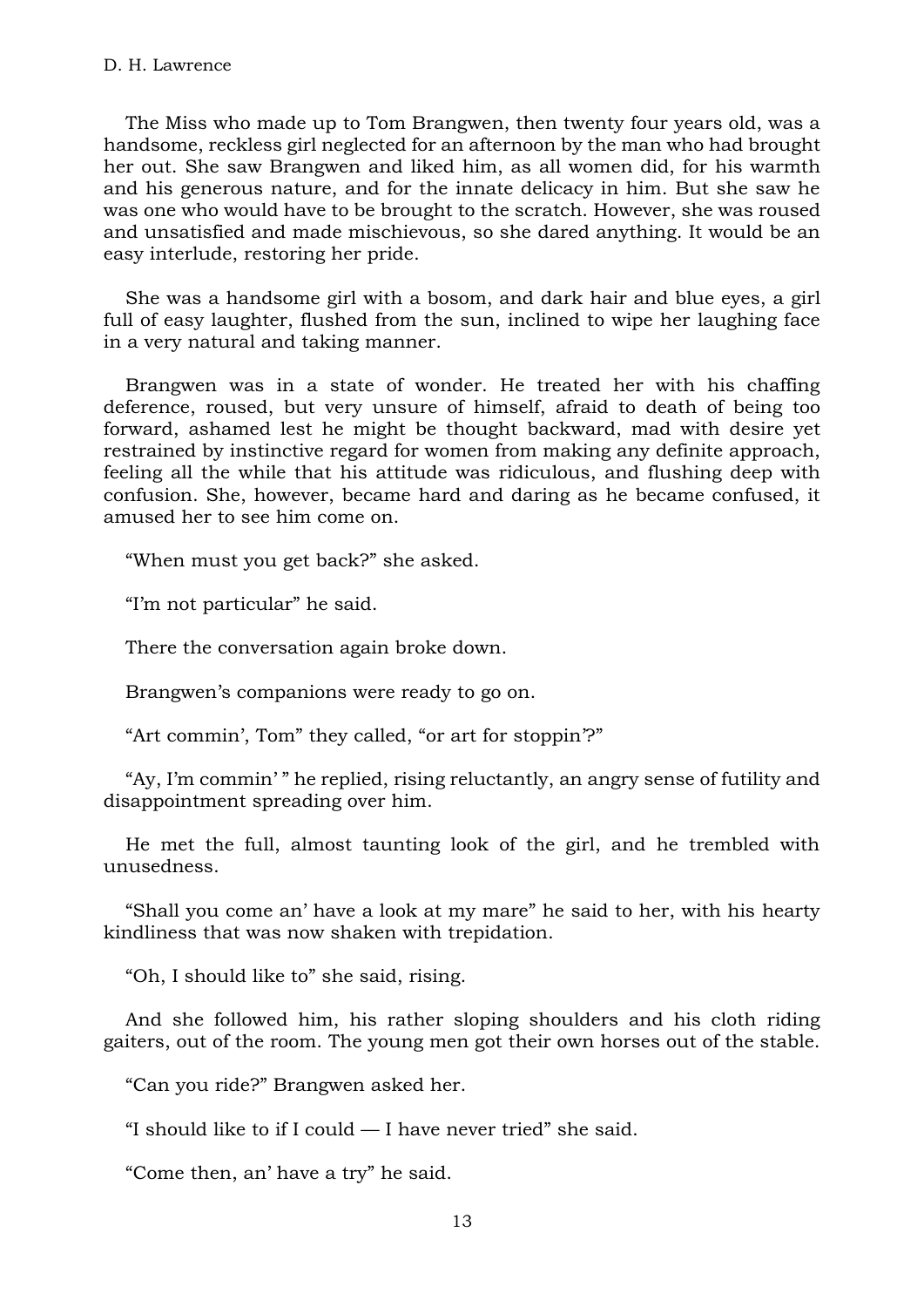And he lifted her, he blushing, she laughing, into the saddle.

"I s'll slip of  $-$  it's not a lady's saddle" she cried.

"Hold yer tight" he said, and he led her out of the hotel gate.

The girl sat very insecurely, clinging fast. He put a hand on her waist, to support her. And he held her closely, he clasped her as in an embrace, he was weak with desire as he strode beside her.

The horse walked by the river.

"You want to sit straddle-leg" he said to her.

"I know I do" she said.

It was the time of very full skirts. She managed to get astride the horse, quite decently, showing an intent concern for covering her pretty leg.

"It's a lot's better this road" she said, looking down at him.

"Ay, it is," he said, feeling the marrow melt in his bones from the look in her eyes. "I dunno why they have that sidesaddle business, twistin' a woman in two."

"Should us leave you then  $-$  you seem to be fixed up there?" called Brangwen's companions from the road.

He went red with anger.

"Ay — don't worry" he called back.

"How long are yer stoppin'?" they asked.

"Not after Christmas" he said.

And the girl gave a tinkling peal of laughter.

"All right — by-bye!" called his friends.

And they cantered off, leaving him very flushed, trying to be quite normal with the girl. But presently he had gone back to the hotel and given his horse into the charge of an ostler and had gone off with the girl into the woods, not quite knowing where he was or what he was doing. His heart thumped and he thought it the most glorious adventure, and was mad with desire for the girl.

Afterwards he glowed with pleasure. By Jove, but that was something like! He stayed the afternoon with the girl, and wanted to stay the night. She,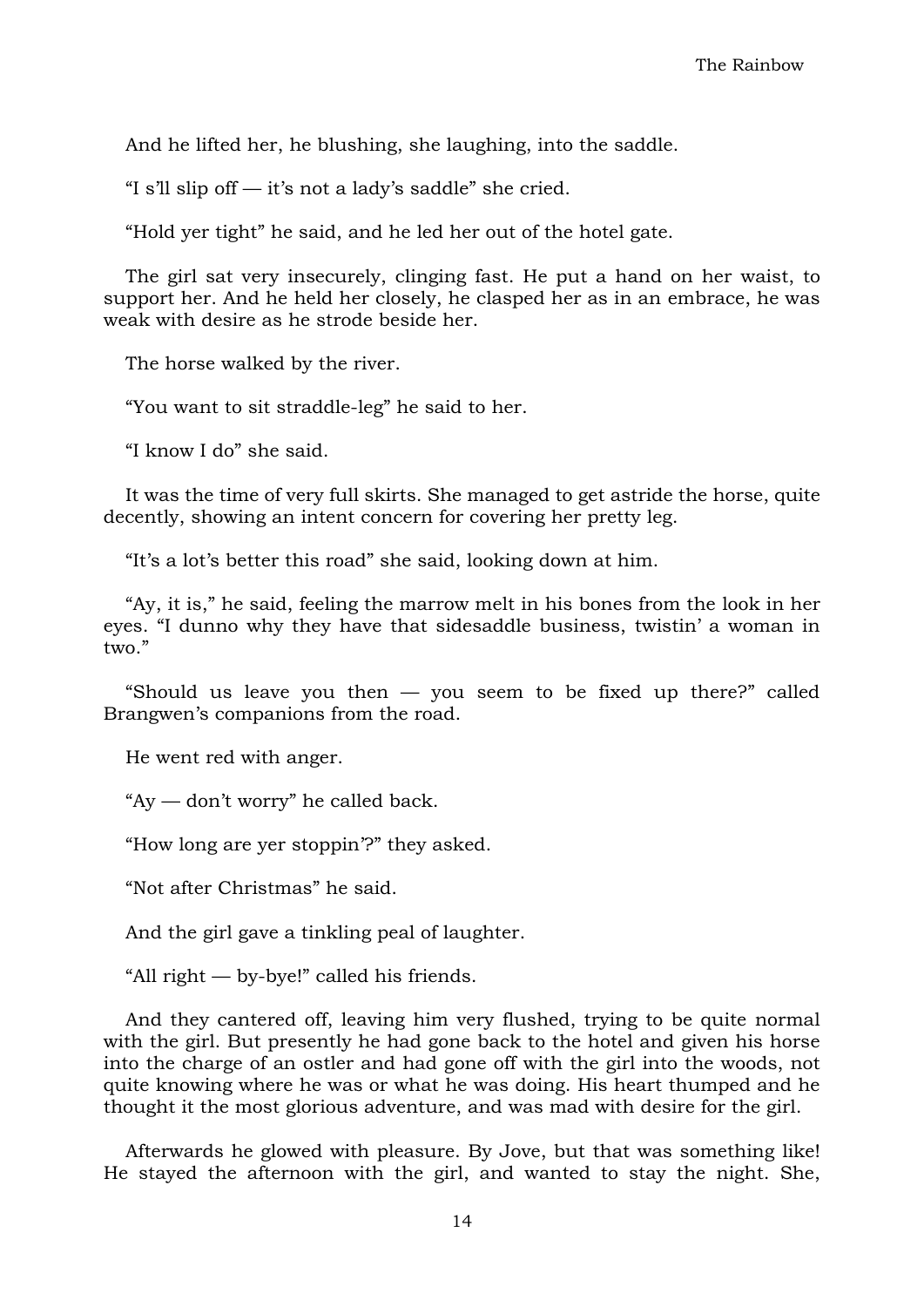however, told him this was impossible: her own man would be back by dark, and she must be with him. He, Brangwen, must not let on that there had been anything between them.

She gave him an intimate smile, which made him feel confused and gratified.

He could not tear himself away, though he had promised not to interfere with the girl. He stayed on at the hotel over night. He saw the other fellow at the evening meal: a small, middle-aged man with iron-grey hair and a curious face, like a monkey's, but interesting, in its way almost beautiful. Brangwen guessed that he was a foreigner. He was in company with another, an Englishman, dry and hard. The four sat at table, two men and two women. Brangwen watched with all his eyes.

He saw how the foreigner treated the women with courteous contempt, as if they were pleasing animals. Brangwen's girl had put on a ladylike manner, but her voice betrayed her. She wanted to win back her man. When dessert came on, however, the little foreigner turned round from his table and calmly surveyed the room, like one unoccupied. Brangwen marvelled over the cold, animal intelligence of the face. The brown eyes were round, showing all the brown pupil, like a monkey's, and just calmly looking, perceiving the other person without referring to him at all. They rested on Brangwen. The latter marvelled at the old face turned round on him, looking at him without considering it necessary to know him at all. The eyebrows of the round, perceiving, but unconcerned eyes were rather high up, with slight wrinkles above them, just as a monkey's had. It was an old, ageless face.

The man was most amazingly a gentleman all the time, an aristocrat. Brangwen stared fascinated. The girl was pushing her crumbs about on the cloth, uneasily, flushed and angry.

As Brangwen sat motionless in the hall afterwards, too much moved and lost to know what to do, the little stranger came up to him with a beautiful smile and manner, offering a cigarette and saying:

"Will you smoke?"

Brangwen never smoked cigarettes, yet he took the one offered, fumbling painfully with thick fingers, blushing to the roots of his hair. Then he looked with his warm blue eyes at the almost sardonic, lidded eyes of the foreigner. The latter sat down beside him, and they began to talk, chiefly of horses.

Brangwen loved the other man for his exquisite graciousness, for his tact and reserve, and for his ageless, monkey-like self-surety. They talked of horses, and of Derbyshire, and of farming. The stranger warmed to the young fellow with real warmth, and Brangwen was excited. He was transported at meeting this odd, middle-aged, dry-skinned man, personally. The talk was pleasant, but that did not matter so much. It was the gracious manner, the fine contact that was all.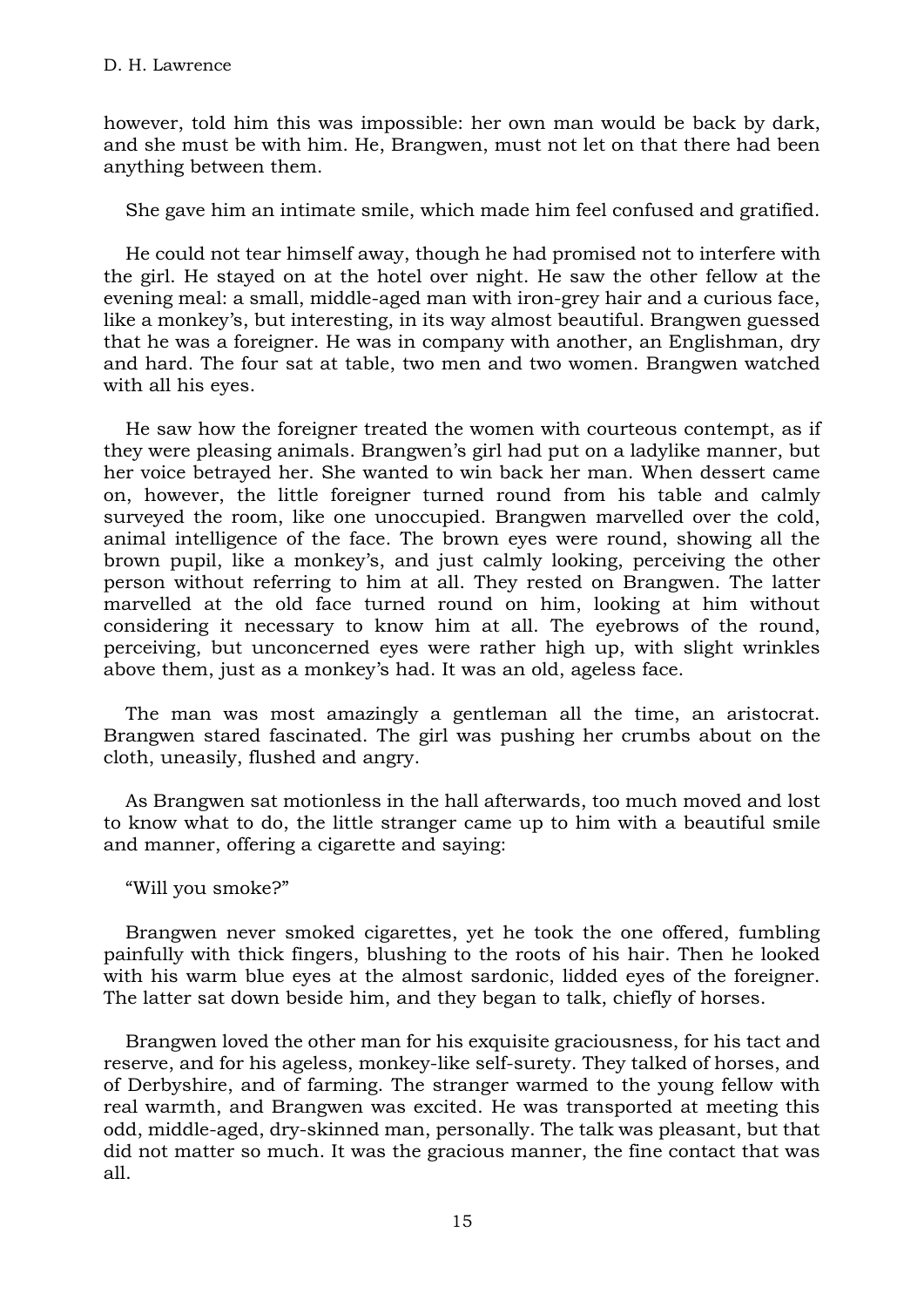They talked a long while together, Brangwen flushing like a girl when the other did not understand his idiom. Then they said good night, and shook hands. Again the foreigner bowed and repeated his good night.

"Good night, and bon voyage."

Then he turned to the stairs.

Brangwen went up to his room and lay staring out at the stars of the summer night, his whole being in a whirl. What was it all? There was a life so different from what he knew it. What was there outside his knowledge, how much? What was this that he had touched? What was he in this new influence? What did everything mean? Where was life, in that which he knew or all outside him?

He fell asleep, and in the morning had ridden away before any other visitors were awake. He shrank from seeing any of them again, in the morning.

His mind was one big excitement. The girl and the foreigner: he knew neither of their names. Yet they had set fire to the homestead of his nature, and he would be burned out of cover. Of the two experiences, perhaps the meeting with the foreigner was the more significant. But the girl — he had not settled about the girl.

He did not know. He had to leave it there, as it was. He could not sum up his experiences.

The result of these encounters was, that he dreamed day and night, absorbedly, of a voluptuous woman and of the meeting with a small, withered foreigner of ancient breeding. No sooner was his mind free, no sooner had he left his own companions, than he began to imagine an intimacy with fine textured, subtle mannered people such as the foreigner at Matlock, and amidst this subtle intimacy was always the satisfaction of a voluptuous woman.

He went about absorbed in the interest and the actuality of this dream. His eyes glowed, he walked with his head up, full of the exquisite pleasure of aristocratic subtlety and grace, tormented with the desire for the girl.

Then gradually the glow began to fade, and the cold material of his customary life to show through. He resented it. Was he cheated in his illusion? He balked the mean enclosure of reality, stood stubbornly like a bull at a gate, refusing to reenter the well-known round of his own life.

He drank more than usual to keep up the glow. But it faded more and more for all that. He set his teeth at the commonplace, to which he would not submit. It resolved itself starkly before him, for all that.

He wanted to marry, to get settled somehow, to get out of the quandary he found himself in. But how? He felt unable to move his limbs. He had seen a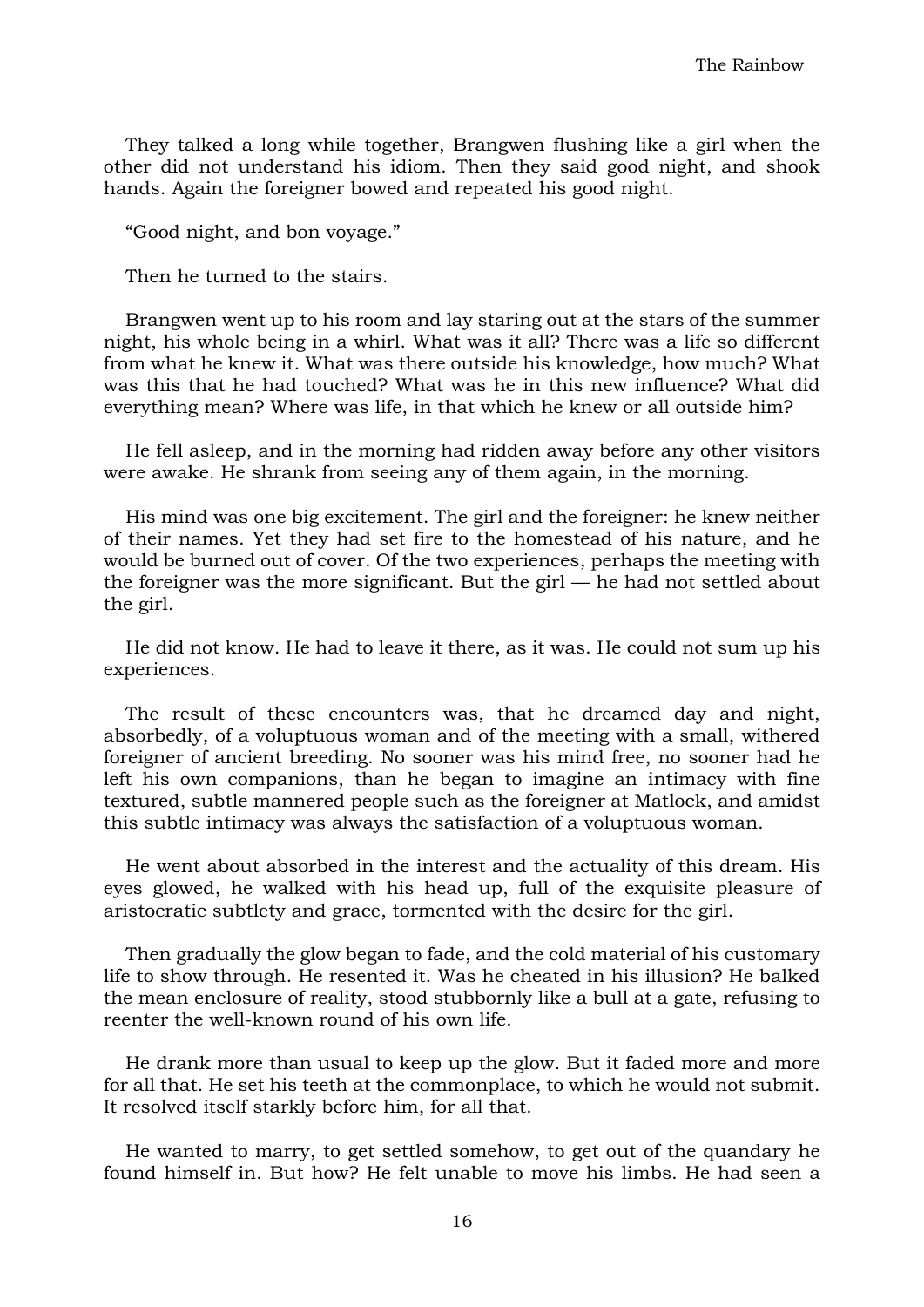little creature caught in bird lime, and the sight was a nightmare to him. He began to feel mad with the rage of impotency.

He wanted something to get hold of, to pull himself out. But there was nothing. Steadfastly he looked at the young women, to find a one he could marry. But not one of them did he want. And he knew that the idea of a life among such people as the foreigner was ridiculous.

Yet he dreamed of it, and stuck to his dreams, and would not have the reality of Cossethay and Ilkeston. There he sat stubbornly in his corner at the "Red Lion", smoking and musing and occasionally lifting his beer pot, and saying nothing, for all the world like a gorping farm labourer, as he said himself.

Then a fever of restless anger came upon him. He wanted to go away — right away. He dreamed of foreign parts. But somehow he had no contact with them. And it was a very strong root which held him to the Marsh, to his own house and land.

Then Effie got married, and he was left in the house with only Tilly, the crosseyed woman servant who had been with them for fifteen years. He felt things coming to a close. All the time, he had held himself stubbornly resistant to the action of the commonplace unreality which wanted to absorb him. But now he had to do something.

He was by nature temperate. Being sensitive and emotional, his nausea prevented him from drinking too much.

But, in futile anger, with the greatest of determination and apparent good humour, he began to drink in order to get drunk. "Damn it" he said to himself, "you must have it one road or another — you can't hitch your horse to the shadow of a gate-post  $-$  if you've got legs you've got to rise off your backside some time or other."

So he rose and went down to Ilkeston, rather awkwardly took his place among a gang of young bloods, stood drinks to the company, and discovered he could carry it off quite well. He had an idea that everybody in the room was a man after his own heart, that everything was glorious, everything was perfect. When somebody in alarm told him his coat pocket was on fire, he could only beam from a red, blissful face and say "Iss-all-ri-ight — iss-al'-ri-ight — it's a' right let it be, let it be ——" and he laughed with pleasure, and was rather indignant

that the others should think it unnatural for his coat pocket to burn:  $-$  it was the happiest and most natural thing in the world — what?

He went home talking to himself and to the moon, that was very high and small, stumbling at the flashes of moonlight from the puddles at his feet, wondering What the Hanover! Then laughing confidently to the moon, assuring her this was first class, this was.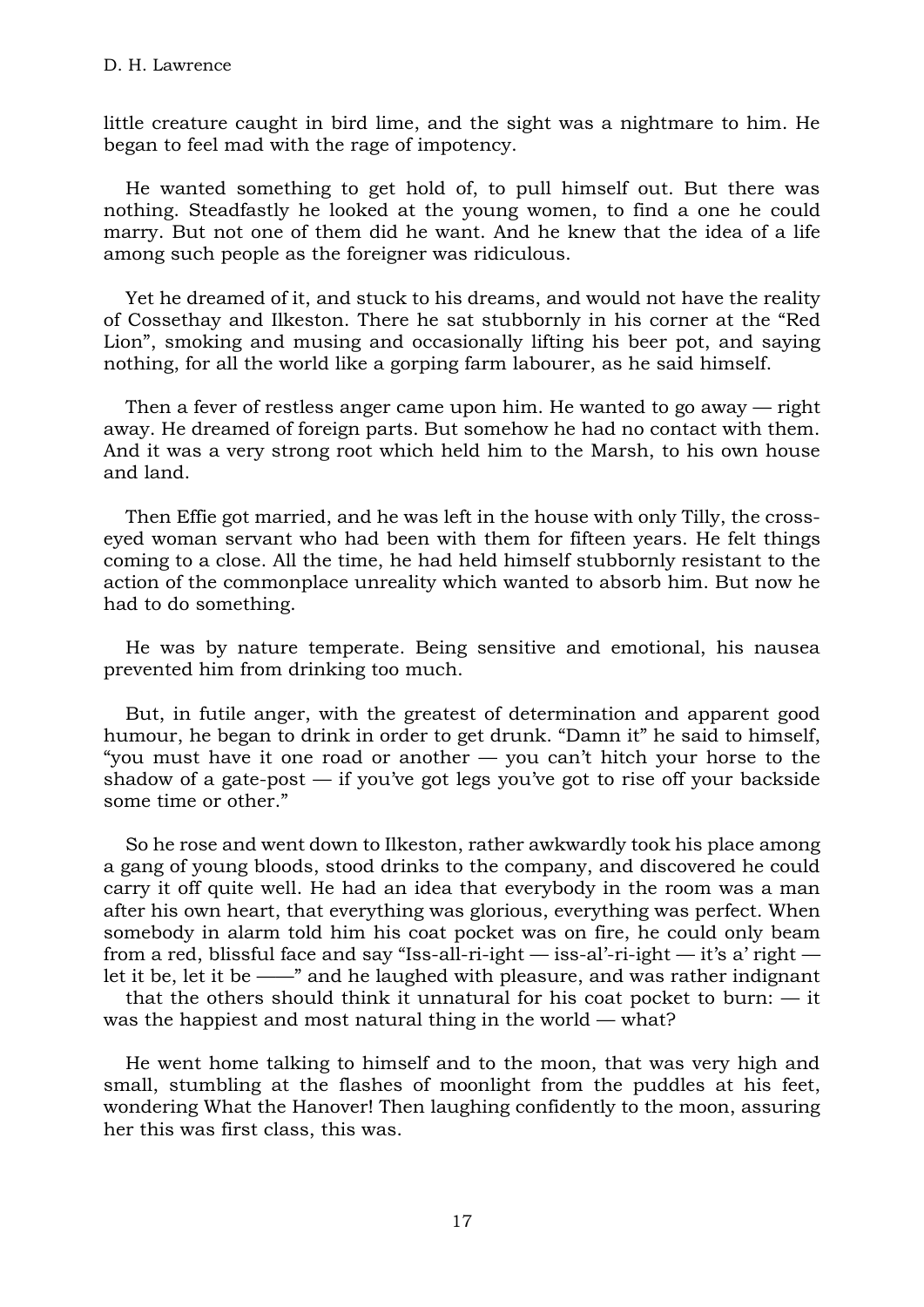In the morning he woke up and thought about it, and for the first time in his life, knew what it was to feel really acutely irritable, in a misery of real bad temper. After bawling and snarling at Tilly, he took himself off for very shame, to be alone. And looking at the ashen fields and the putty roads, he wondered what in the name of Hell he could do to get out of this prickly sense of disgust and physical repulsion. And he knew that this was the result of his glorious evening.

And his stomach did not want any more brandy. He went doggedly across the fields with his terrier, and looked at everything with a jaundiced eye.

The next evening found him back again in his place at the "Red Lion", moderate and decent. There he sat and stubbornly waited for what would happen next.

Did he, or did he not believe that he belonged to this world of Cossethay and Ilkeston? There was nothing in it he wanted. Yet could he ever get out of it? Was there anything in himself that would carry him out of it? Or was he a dunderheaded baby, not man enough to be like the other young fellows who drank a good deal and wenched a little without any question, and were satisfied.

He went on stubbornly for a time. Then the strain became too great for him. A hot, accumulated consciousness was always awake in his chest, his wrists felt swelled and quivering, his mind became full of lustful images, his eyes seemed blood-flushed. He fought with himself furiously, to remain normal. He did not seek any woman. He just went on as if he were normal. Till he must either take some action or beat his head against the wall.

Then he went deliberately to Ilkeston, in silence, intent and beaten. He drank to get drunk. He gulped down the brandy, and more brandy, till his face became pale, his eyes burning. And still he could not get free. He went to sleep in drunken unconsciousness, woke up at four o'clock in the morning and continued drinking. He *would* get free. Gradually the tension in him began to relax. He began to feel happy. His riveted silence was unfastened, he began to talk and babble. He was happy and at one with all the world, he was united with all flesh in a hot blood relationship. So, after three days of incessant brandy drinking, he had burned out the youth from his blood, he had achieved this kindled state of oneness with all the world, which is the end of youth's most passionate desire. But he had achieved his satisfaction by obliterating his own individuality, that which it depended on his manhood to preserve and develop.

So he became a bout drinker, having at intervals these bouts of three or four days of brandy drinking, when he was drunk for the whole time. He did not think about it. A deep resentment burned in him. He kept aloof from any women, antagonistic.

When he was twenty eight, a thick-limbed, stiff, fair man with fresh complexion, and blue eyes staring very straight ahead, he was coming one day down from Cossethay with a load of seed out of Nottingham. It was a time when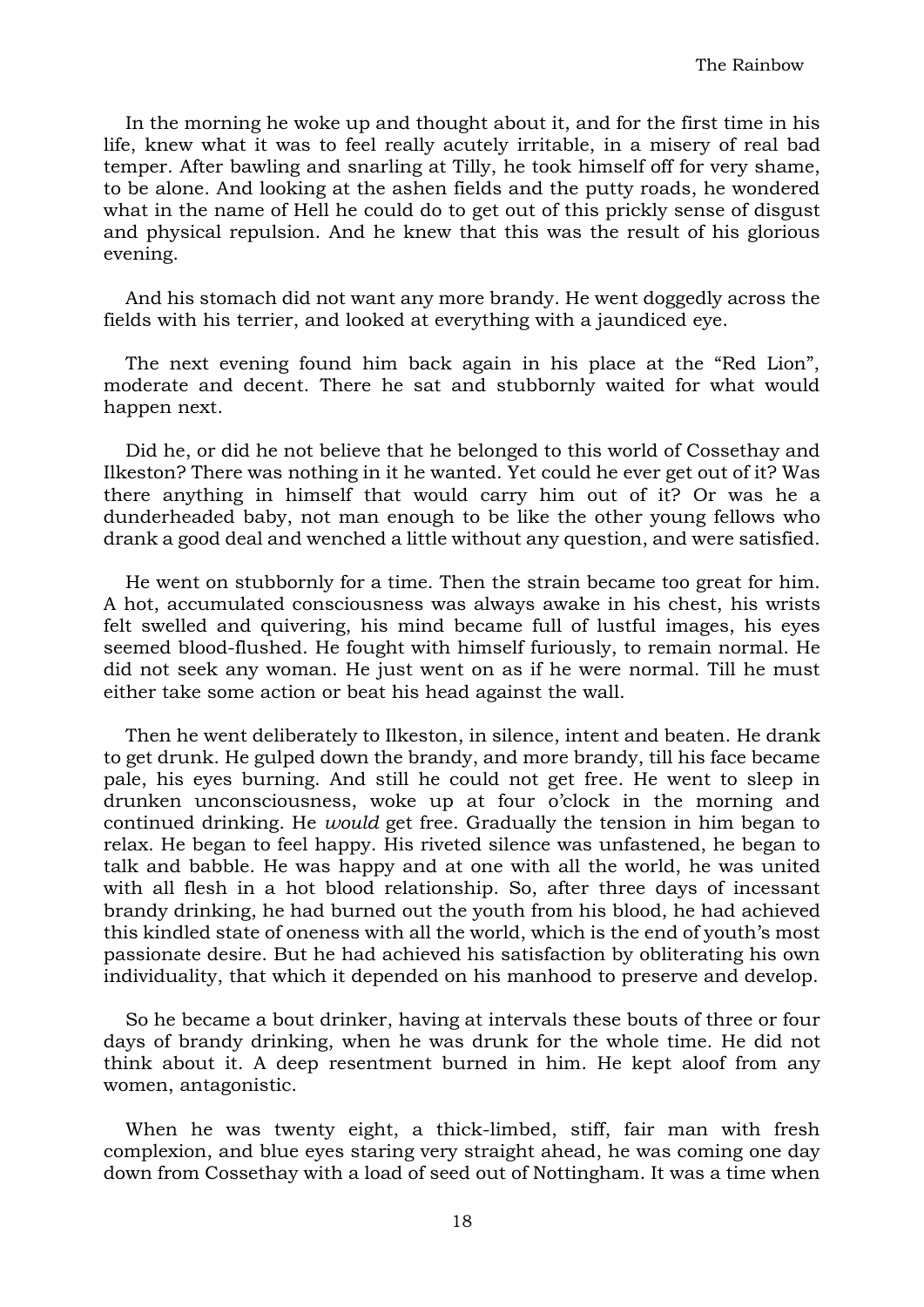he was getting ready for another bout of drinking, so he stared fixedly before him, watchful yet absorbed, seeing everything and aware of nothing, coiled in himself. It was early in the year.

He walked steadily beside the horse, the load clanked behind as the hill descended steeper. The road curved downhill before him, under banks and hedges, seen only for a few yards ahead.

Slowly turning the curve at the steepest part of the slope, his horse britching between the shafts, he saw a woman approaching. But he was thinking for the moment of the horse.

Then he turned to look at her. She was dressed in black, was apparently rather small and slight, beneath her long black cloak, and she wore a black bonnet. She walked hastily, as if unseeing, her head rather forward. It was her curious, absorbed, flitting motion, as if she were passing unseen by everybody, that first arrested him.

She had heard the cart, and looked up. Her face was pale and clear, she had thick dark eyebrows and a wide mouth, curiously held. He saw her face clearly, as if by a light in the air. He saw her face so distinctly, that he ceased to coil on himself, and was suspended.

"That's her" he said involuntarily. As the cart passed by, splashing through the thin mud, she stood back against the bank. Then, as he walked still beside his britching horse, his eyes met hers. He looked quickly away, pressing back his head, a pain of joy running through him. He could not bear to think of anything.

He turned round at the last moment. He saw her bonnet, her shape in the black cloak, the movement as she walked. Then she was gone round the bend.

She had passed by. He felt as if he were walking again in a far world, not Cossethay, a far world, the fragile reality. He went on, quiet, suspended, rarefied. He could not bear to think or to speak, nor make any sound or sign, nor change his fixed motion. He could scarcely bear to think of her face. He moved within the knowledge of her, in the world that was beyond reality.

The feeling that they had exchanged recognition possessed him like a madness, like a torment. How could he be sure, what confirmation had he? The doubt was like a sense of infinite space, a nothingness, annihilating. He kept within his breast the will to surety. They had exchanged recognition.

He walked about in this state for the next few days. And then again like a mist it began to break to let through the common, barren world. He was very gentle with man and beast, but he dreaded the starkness of disillusion cropping through again.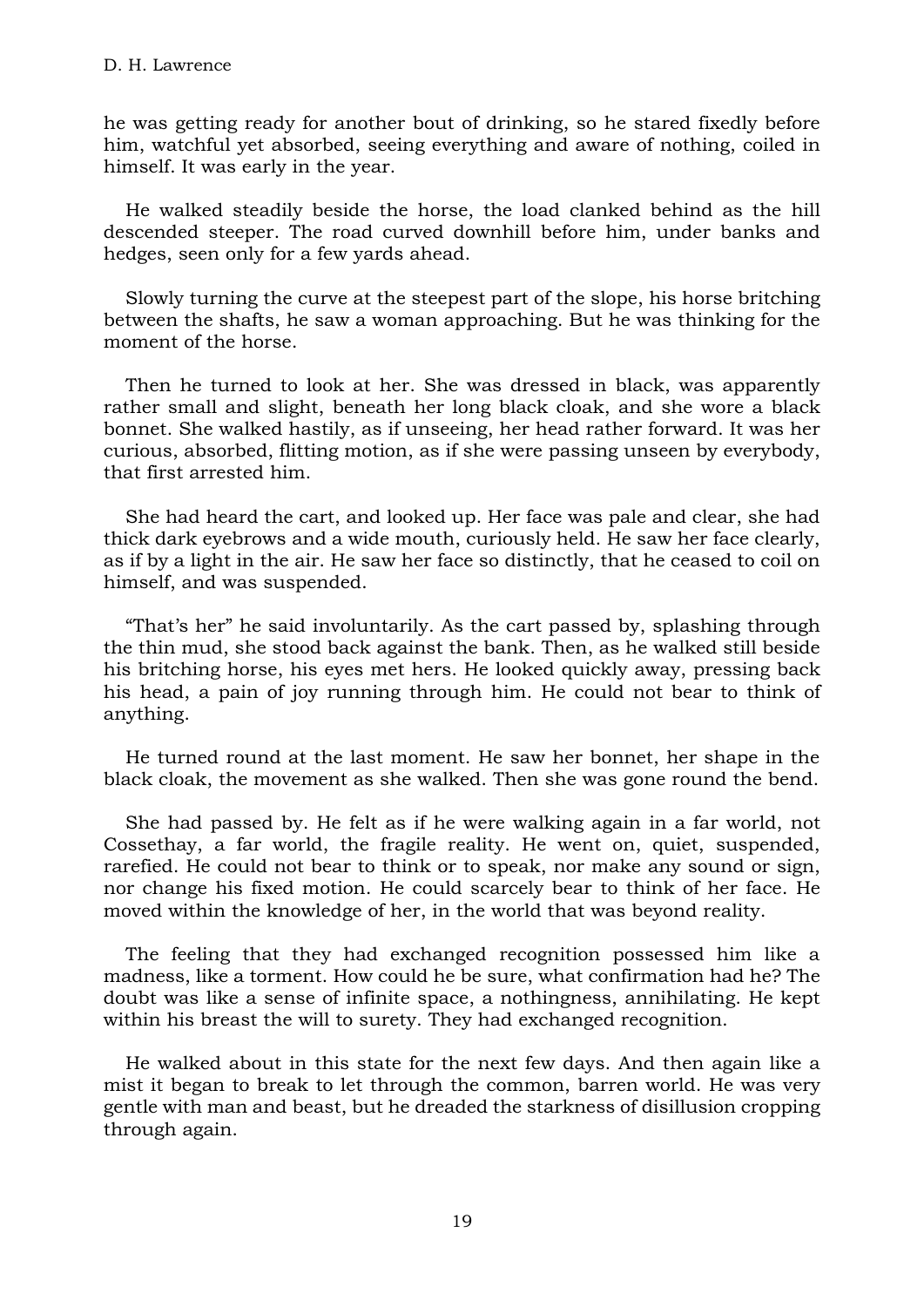As he was standing with his back to the fire after dinner a few days later, he saw the woman passing. He wanted to know that she knew him, that she was aware. He wanted it said that there was something between them. So he stood anxiously watching, looking at her as she went down the road. He called to Tilly.

"Who might that be?" he asked.

Tilly, the cross-eyed woman of forty, who adored him, ran gladly to the window to look. She was glad when he asked her for anything. She craned her head over the short curtain, the little tight knob of her black hair sticking out pathetically as she bobbed about.

"Oh why" — she lifted her head and peered with her twisted, keen brown eyes — "why, you know who it is — it's her from th' vicarage — you know —"

"*How* do I know, you hen bird" he shouted.

Tilly blushed and drew her neck in and looked at him with her squinting, sharp, almost reproachful look.

"Why you do — it's the new housekeeper."

" $Ay$  — an' what by that?"

"Well, an' *what* by that?" rejoined the indignant Tilly.

"She's a woman, isn't she, housekeeper or no housekeeper? She's got more to her than that! Who is she  $-$  she's got a name?"

"Well, if she has, *I* don't know," retorted Tilly, not to be badgered by this lad who had grown up into a man.

"What's her name?" he asked, more gently.

"I'm sure I couldn't tell you" replied Tilly, on her dignity.

"An' is that all as you've gathered, as she's housekeeping at the vicarage?"

"I've 'eered mention of 'er name, but I couldn't remember it for my life."

"Why, yer riddle-skulled woman o' nonsense, what have you got a head for?"

"For what other folks 'as got theirs for" retorted Tilly, who loved nothing more than these tilts when he would call her names.

There was a lull.

"I don't believe as anybody could keep it in their head" the woman servant continued, tentatively.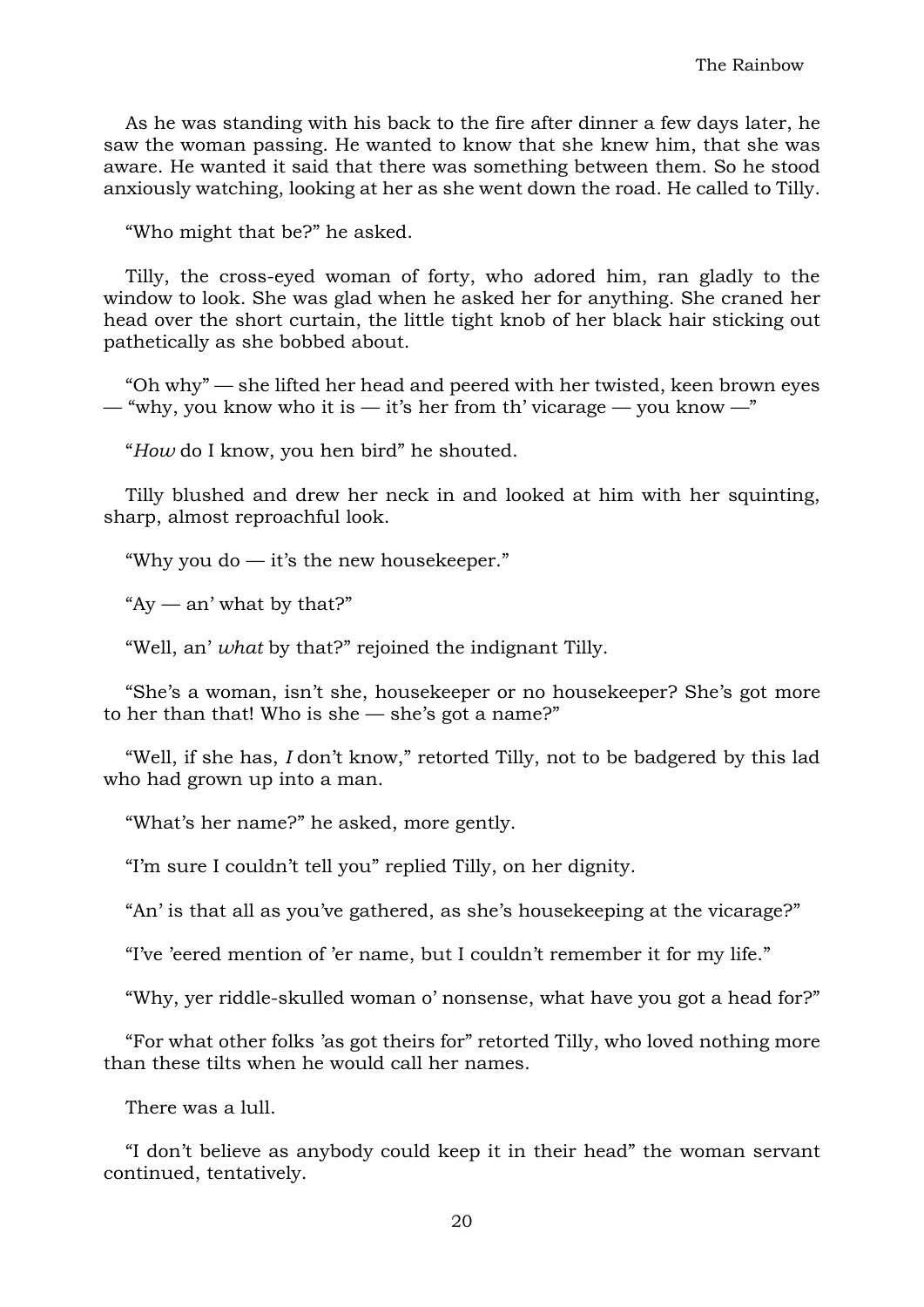"What?" he asked.

"Why, 'er name."

"How's that?"

"She's fra some foreign parts or other."

"Who told you that?"

"That's all I do know, as she is."

"An' wheer do you reckon she's from, then?"

"I don't know. They do say as she hails fra th' Pole. I don't know" Tilly hastened to add, knowing he would attack her.

"Fra th' Pole, why do *you* hail fra th' Pole? Who set up that menagerie confabulation?"

"That's what they say  $-$  I don't know  $-\cdot$ "

"Who says?"

"Mrs. Bentley says as she's fra th' Pole — else she is a Pole, or summat."

Tilly was only afraid she was landing herself deeper now.

"Who says she's a Pole?"

"They all say so."

"Then what's brought her to these parts?"

"I couldn't tell you. She's got a little girl with her."

"Got a little girl with her?"

"Of three or four, with a head like a fuzz ball."

"Black?"

"White — fair as can be, an' all of a fuzz."

"Is there a father, then?"

"Not to my knowledge. I don't know."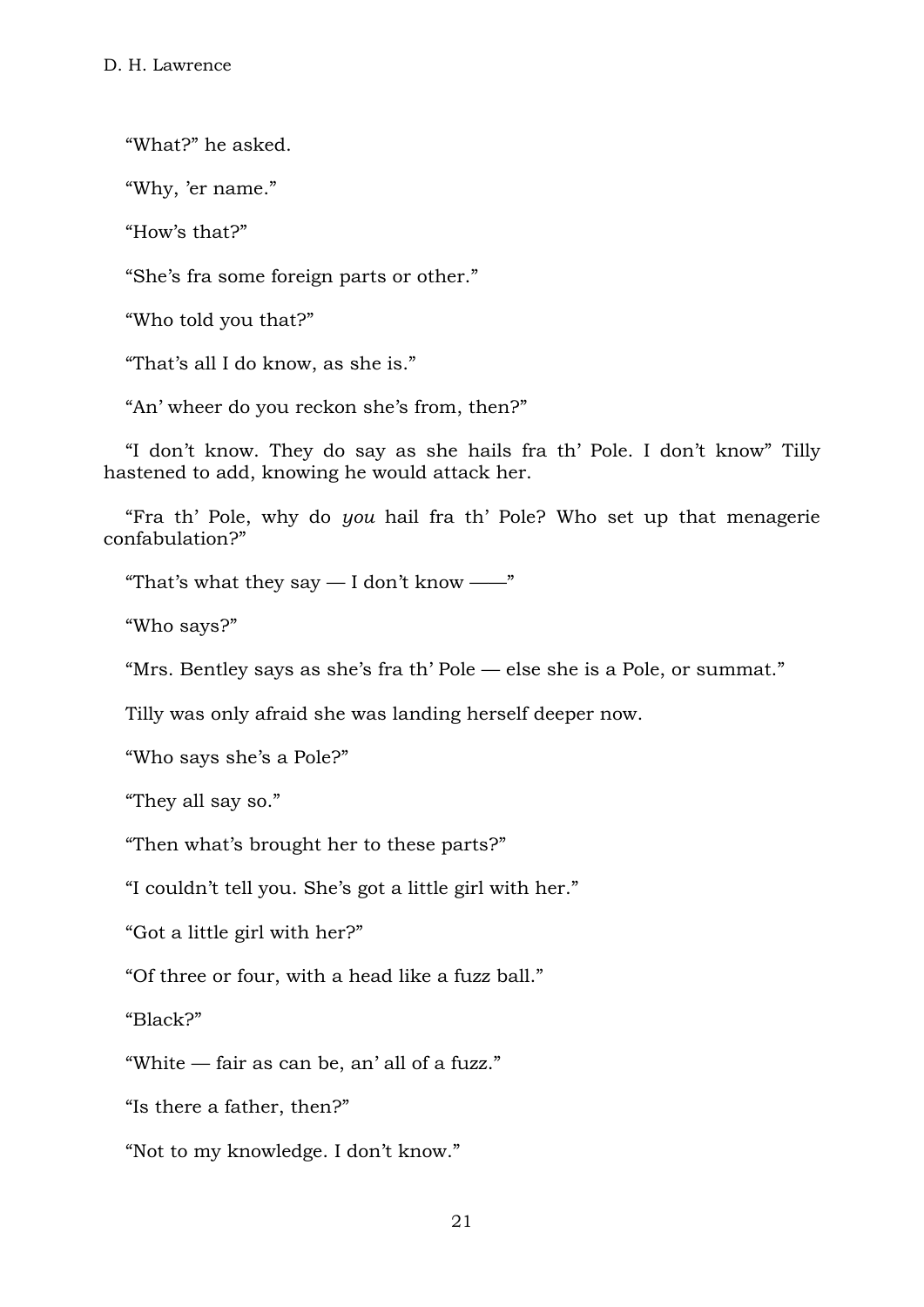"What brought her here?"

"I couldn't say, without th' vicar axed her."

"Is the child her child?"

"I s'd think so — they say so."

"Who told you about her?"

"Why, Lizzie — a-Monday — we seed her goin' past."

"You'd have to be rattling your tongues if anything went past."

Brangwen stood musing. That evening he went up to Cossethay to the "Red Lion" half with the intention of hearing more.

She was the widow of a Polish doctor, he gathered. Her husband had died, a refugee, in London. She spoke a bit foreign-like, but you could easily make out what she said. She had one little girl named Anna. Lensky was the woman's name, Mrs. Lensky.

Brangwen felt that here was the unreality established at last. He felt also a curious certainty about her, as if she were destined to him. It was to him a profound satisfaction that she was a foreigner.

A swift change had taken place on the earth for him, as if a new creation were fulfilled, in which he had real existence. Things had all been stark, unreal, barren, mere nullities before. Now they were actualities that he could handle.

He dared scarcely think of the woman. He was afraid. Only all the time he was aware of her presence not far off, he lived in her. But he dared not know her, even acquaint himself with her by thinking of her.

One day he met her walking along the road with her little girl. It was a child with a face like a bud of apple blossom, and glistening fair hair like thistledown sticking out in straight, wild, flamy pieces, and very dark eyes. The child clung jealously to her mother's side when he looked at her, staring with resentful black eyes. But the mother glanced at him again, almost vacantly. And the very vacancy of her look inflamed him. She had wide grey-brown eyes with very dark, fathomless pupils. He felt the fine flame running under his skin, as if all his veins had caught fire on the surface. And he went on walking without knowledge.

It was coming, he knew, his fate. The world was submitting to its transformation. He made no move: it would come, what would come.

When his sister Effie came to the Marsh for a week, he went with her for once to church. In the tiny place, with its mere dozen pews, he sat not far from the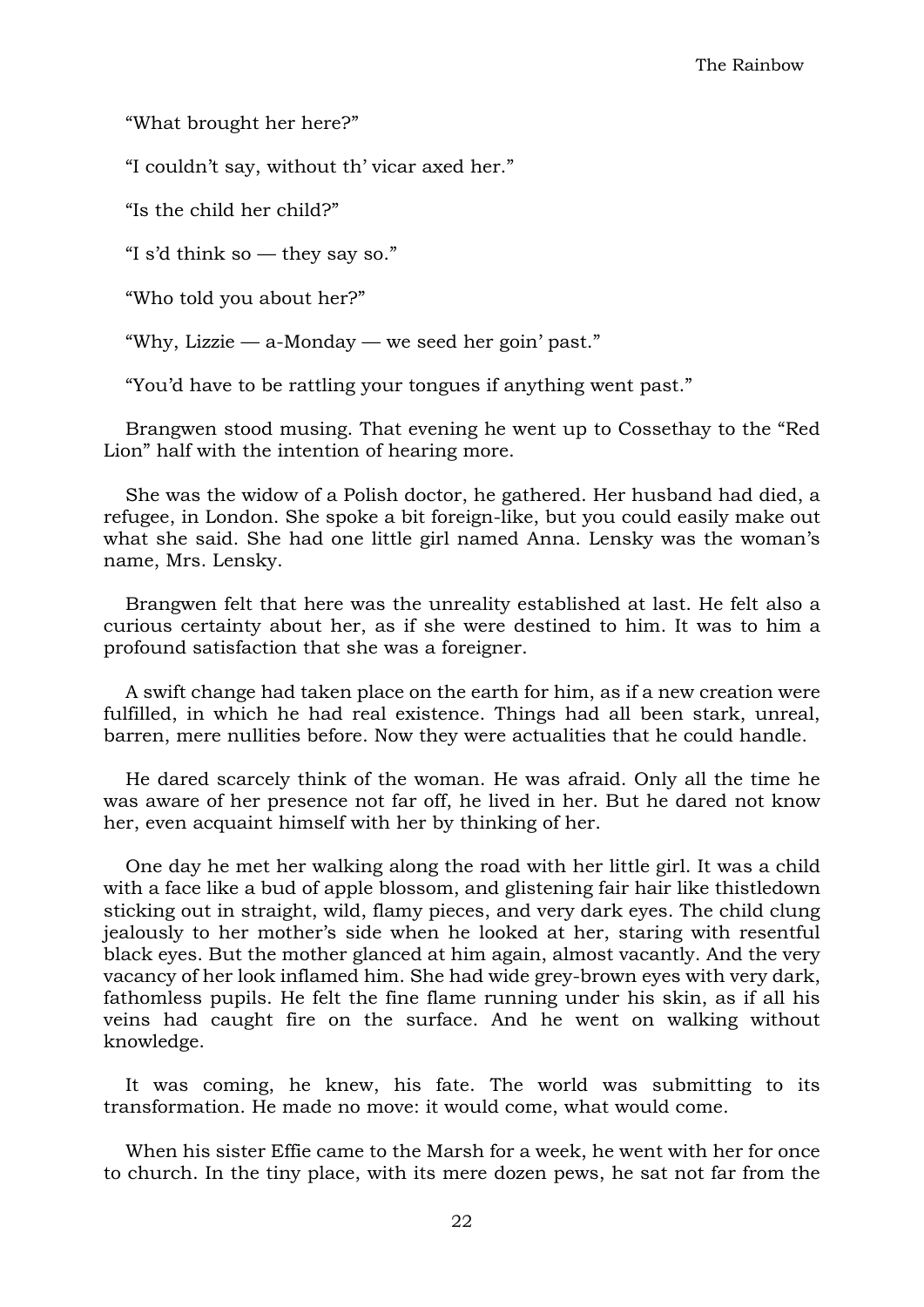stranger. There was a fineness about her, a poignancy about the way she sat and held her head lifted. She was strange, from far off, yet so intimate. She was from far away, a presence, so close to his soul. She was not really there, sitting in Cossethay church beside her little girl. She was not living the apparent life of her days. She belonged to somewhere else. He felt it poignantly, as something real and natural. But a pang of fear for his own concrete life, that was only Cossethay, hurt him, and gave him misgiving.

Her thick dark brows almost met above her irregular nose, she had a wide, rather thick mouth. But her face was lifted to another world of life: not to heaven or death: but to some place where she still lived, in spite of her body's absence.

The child beside her watched everything with wide, black eyes. She had an odd little defiant look, her little red mouth was pinched shut. She seemed to be jealously guarding something, to be always on the alert for defence. She met Brangwen's near, vacant, intimate gaze, and a palpitating hostility, almost like a flame of pain, came into the wide, over-conscious dark eyes.

The old clergyman droned on, Cossethay sat unmoved as usual. And there was the foreign woman with a foreign air about her, inviolate, and the strange child, also foreign, jealously guarding something.

When the service was over, he walked in the way of another existence out of the church. As he went down the church path with his sister, behind the woman and child, the little girl suddenly broke from her mother's hand, and slipped back with quick, almost invisible movement, and was picking at something almost under Brangwen's feet. Her tiny fingers were fine and quick, but they missed the red button.

"Have you found something?" said Brangwen to her.

And he also stooped for the button. But she had got it, and she stood back with it pressed against her little coat, her black eyes flaring at him, as if to forbid him to notice her. Then, having silenced him, she turned with a swift "Mother ——" and was gone down the path.

The mother had stood watching impassive, looking not at the child, but at Brangwen. He became aware of the woman looking at him, standing there isolated yet for him dominant in her foreign existence.

He did not know what to do, and turned to his sister. But the wide grey eyes, almost vacant yet so moving, held him beyond himself.

"Mother" I may have it, mayn't I?" came the child's proud, silvery tones. "Mother" — she seemed always to be calling her mother to remember her  $-$ "mother" — and she had nothing to continue now her mother had replied "Yes, my child." But, with ready invention, the child stumbled and ran on, "What are those people's names?"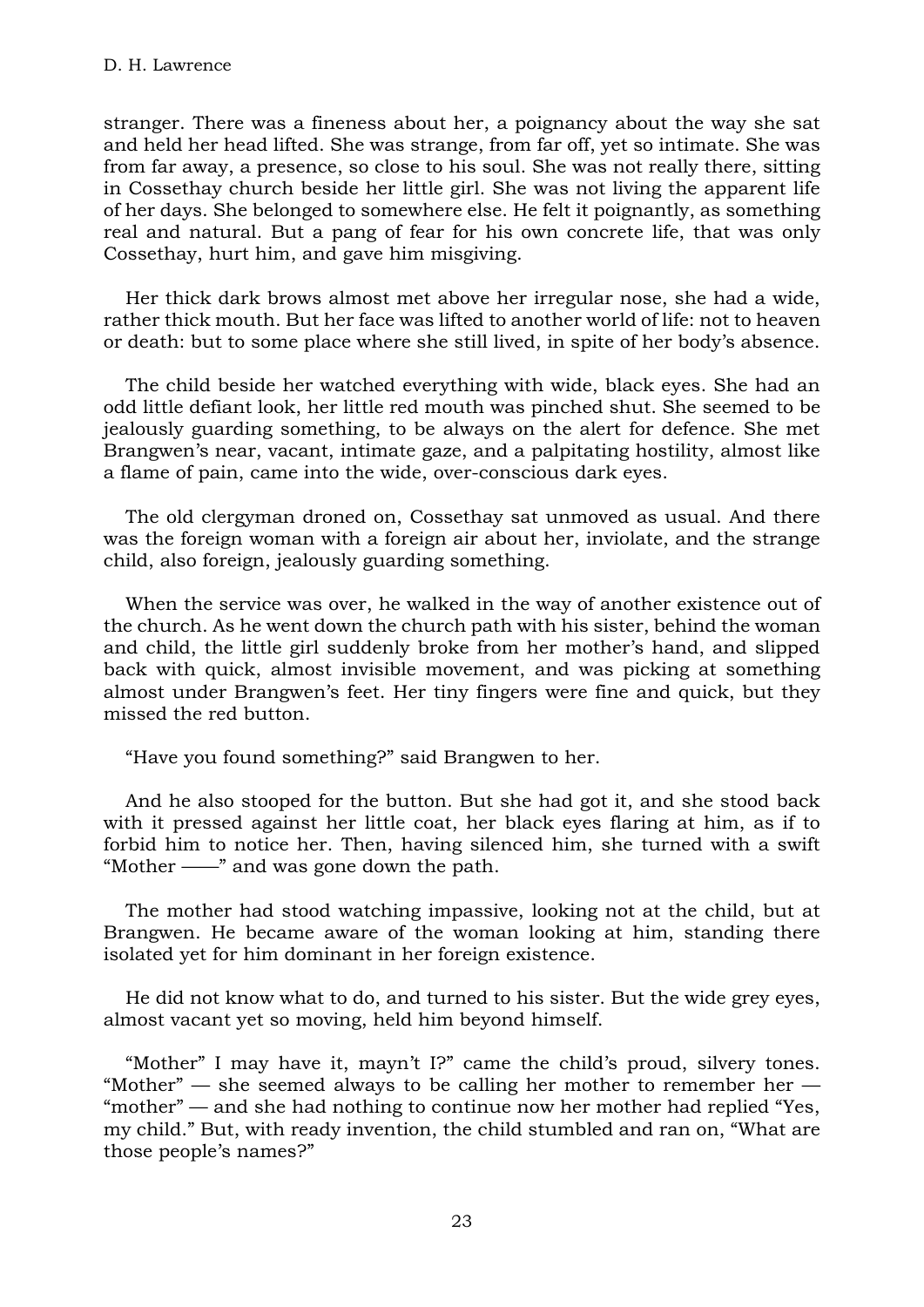Brangwen heard the abstract:

"I don't know, dear."

He went on down the road as if he were not living inside himself, but somewhere outside.

"Who *was* that person?" his sister Effie asked.

"I couldn't tell you" he answered unknowing.

"She's *somebody* very funny," said Effie, almost in condemnation. "That child's like one bewitched."

"Bewitched — how bewitched?" he repeated.

"You can see for yourself. The mother's plain, I must say  $-$  but the child is like a changeling. She'd be about thirty five."

But he took no notice. His sister talked on.

"There's your woman for you" she continued. "You'd better marry *her*." But still he took no notice. Things were as they were.

Another day, at teatime, as he sat alone at table, there came a knock at the front door. It startled him like a portent. No one ever knocked at the front door. He rose and began slotting back the bolts, turning the big key. When he had opened the door, the strange woman stood on the threshold.

"Can you give me a pound of butter?" she asked, in a curious detached way of one speaking a foreign language.

He tried to attend to her question. She was looking at him questioningly. But underneath the question, what was there, in her very standing motionless, which affected him?

He stepped aside and she at once entered the house, as if the door had been opened to admit her. That startled him. It was the custom for everybody to wait on the doorstep till asked inside. He went into the kitchen and she followed.

His tea things were spread on the scrubbed deal table, a big fire was burning, a dog rose from the hearth and went to her. She stood motionless just inside the kitchen.

"Tilly" he called loudly, "have we got any butter?"

The stranger stood there like a silence in her black cloak.

"Eh?" came the shrill cry from the distance.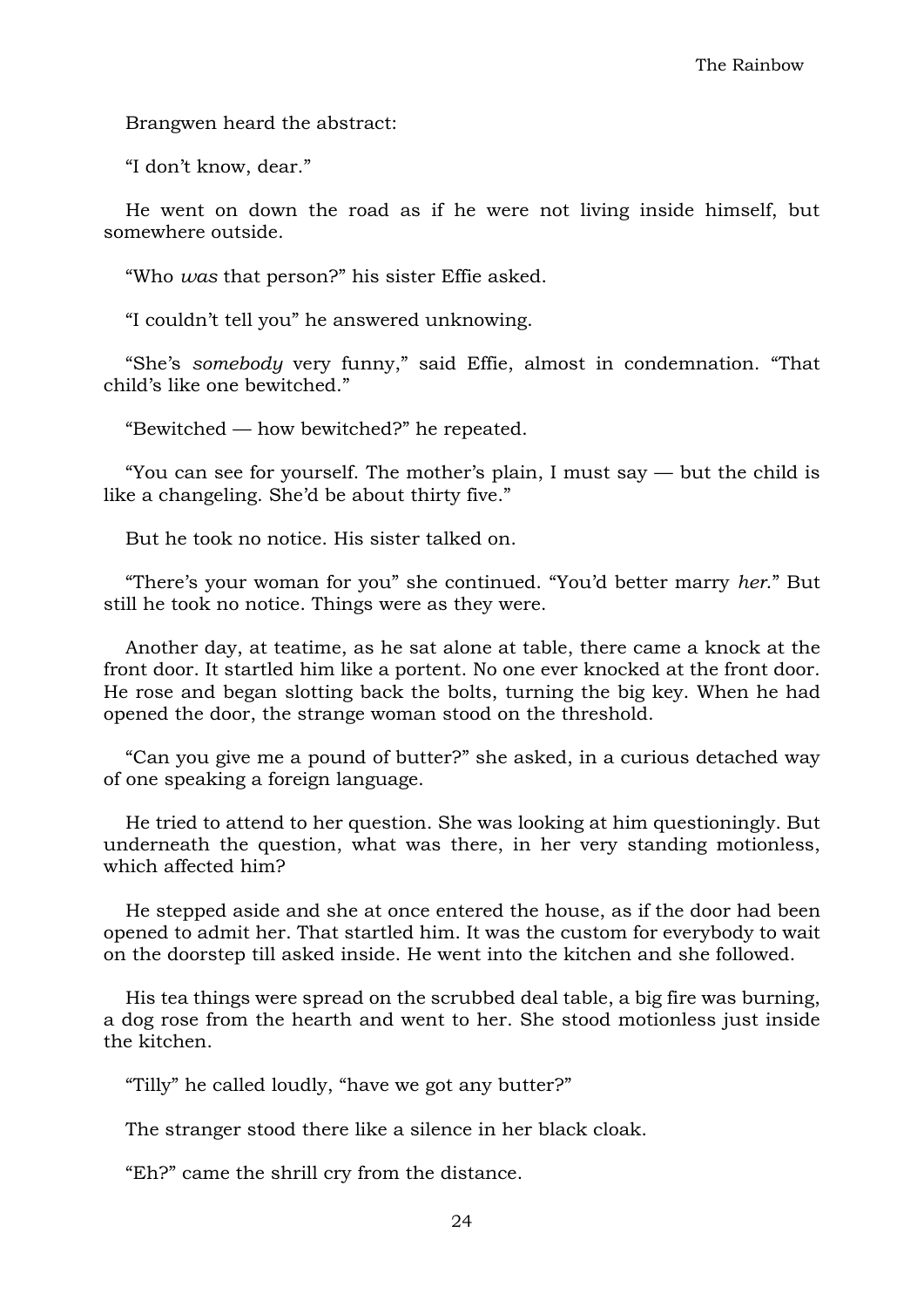He shouted his question again.

"We've got what's on t' table," answered Tilly's shrill voice out of the dairy.

Brangwen looked at the table. There was a large pat of butter on a plate, almost a pound. It was round, and stamped with acorns and oak leaves.

"Can't you come when you're wanted?" he shouted.

"Why, what d'you want?" Tilly protested, as she came peeking inquisitively through the other door.

She saw the strange woman, stared at her with cross-eyes, but said nothing.

"*Haven't* we any butter?" asked Brangwen again, impatiently, as if he could command some by his question.

"I tell you there's what's on t' table," said Tilly, impatient that she was unable to create any to his demand. "We haven't a morsel besides."

There was a moment's silence.

The stranger spoke, in her curiously distinct, detached manner of one who must think her speech first.

"Oh, then thank you very much. I am sorry that I have come to trouble you."

She could not understand the entire lack of manners, was slightly puzzled. Any politeness would have made the situation quite impersonal. But here it was a case of wills in confusion. Brangwen flushed at her polite speech. Still he did not let her go.

"Get summat an' wrap *that* up for her," he said to Tilly, looking at the butter on the table.

And taking a clean knife, he cut off that side of the butter where it was touched.

His speech, the "for her", penetrated slowly into the foreign woman and angered Tilly.

"Vicar has his butter fra Brown's by rights" said the insuppressible servant woman. "We s'll be churnin' tomorrow mornin' first thing."

"Yes" — the long-drawn foreign yes — "yes" said the Polish woman, "I went to Mrs. Brown's. She hasn't any more."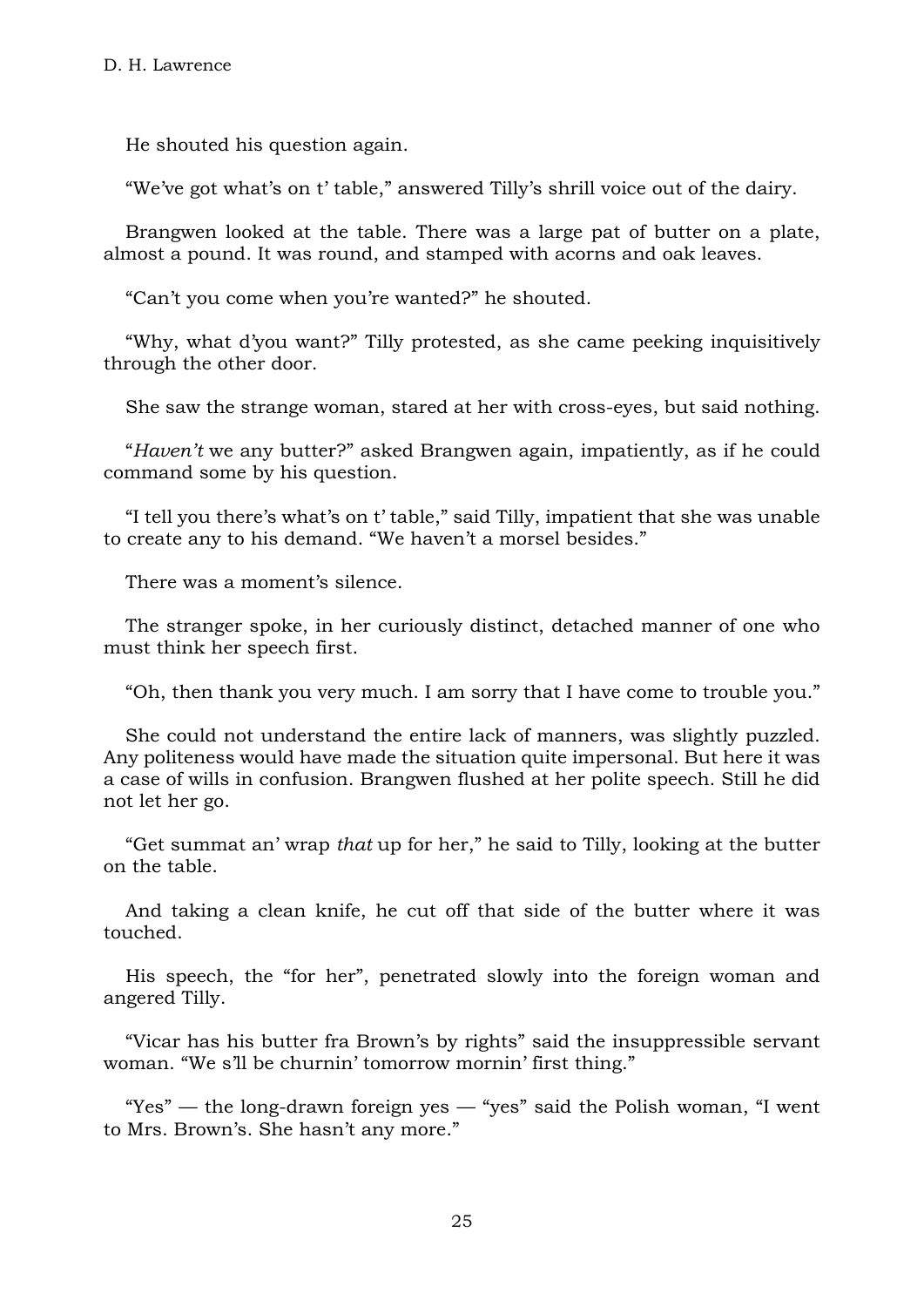Tilly bridled her head, bursting to say that, according to the etiquette of people who bought butter, it was no sort of manners whatever coming to a place cool as you like and knocking at the front door asking for a pound as a stopgap while your other people were short. If you go to Brown's you go to Brown's, an' my butter isn't just to make shift when Brown's has got none.

Brangwen understood perfectly this unspoken speech of Tilly's. The Polish lady did not. And as she wanted butter for the vicar, and as Tilly was churning in the morning, she waited.

"Sluther up now" said Brangwen loudly after this silence had resolved itself out; and Tilly disappeared through the inner door.

"I am afraid that I should not come, so," said the stranger, looking at him enquiringly, as if referring to him for what it was usual to do.

He felt confused.

"How's that?" he said, trying to be genial and being only protective.

"Do you ——?" she began deliberately. But she was not sure of her ground, and the conversation came to an end. Her eyes looked at him all the while, because she could not speak the language.

They stood facing each other. The dog walked away from her to him. He bent down to it.

"And how's your little girl?" he asked.

"Yes, thank you, she is very well," was the reply, a phrase of polite speech in a foreign language merely.

"Sit you down" he said.

And she sat in a chair, her slim arms, coming through the slits of her cloak, resting on her lap.

"You're not used to these parts" he said, still standing on the hearthrug with his back to the fire, coatless, looking with curious directness at the woman. Her self-possession pleased him and inspired him, set him curiously free. It seemed to him almost brutal to feel so master of himself and of the situation.

Her eyes rested on him for a moment, questioning, as she thought of the meaning of his speech.

"No" she said, understanding. "No — it is strange."

"You find it middlin' rough?" he said.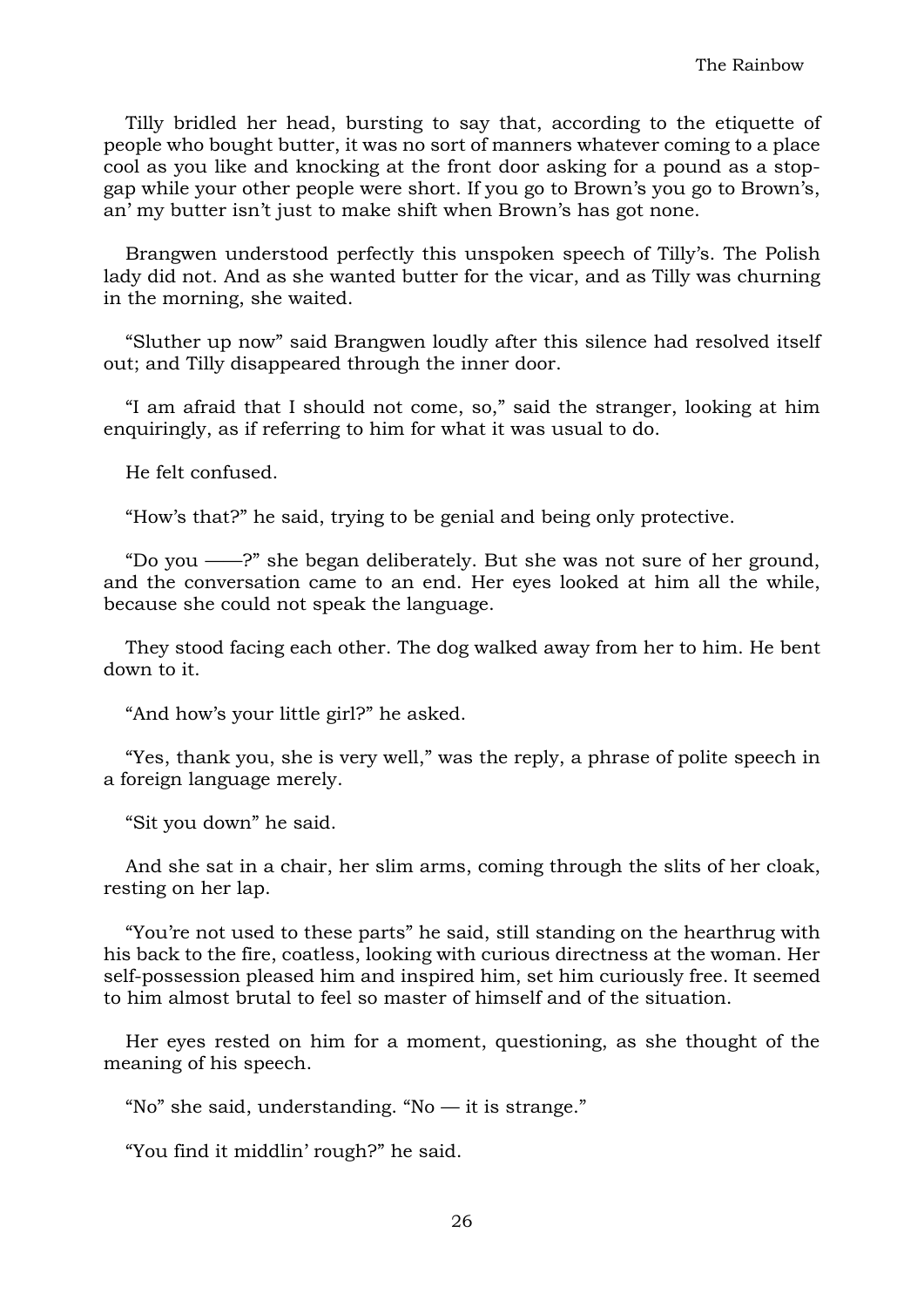Her eyes waited on him, so that he should say it again.

"Our ways are rough to you" he repeated.

"Yes  $-$  yes, I understand. Yes, it is different, it is strange. But I was in Yorkshire ——"

"Oh, well then," he said, "it's no worse here than what they are up there."

She did not quite understand. His protective manner, and his sureness, and his intimacy, puzzled her. What did he mean? If he was her equal, why did he behave so without formality?

"No ——" she said, vaguely, her eyes resting on him.

She saw him fresh and naïve, uncouth, almost entirely beyond relationship with her. Yet he was good-looking, with his fair hair and blue eyes full of energy, and with his healthy body that seemed to take equality with her. She watched him steadily. He was difficult for her to understand, warm, uncouth, and confident as he was, sure on his feet as if he did not know what it was to be unsure. What then was it that gave him this curious stability?

She did not know. She wondered. She looked round the room he lived in. It had a close intimacy that fascinated and almost frightened her. The furniture was old and familiar as old people, the whole place seemed so kin to him, as if it partook of his being, that she was uneasy.

"It is already a long time that you have lived in this house — yes?" she asked.

"I've always lived here," he said.

"Yes — but your people — your family?"

"We've been here above two hundred years," he said. Her eyes were on him all the time, wide open and trying to grasp him. He felt that he was there for her.

"It is your own place, the house, the farm ——?"

"Yes" he said. He looked down at her and met her look. It disturbed her. She did not know him. He was a foreigner, they had nothing to do with each other. Yet his look disturbed her to knowledge of him. He was so strangely confident and direct.

"You live quite alone?"

"Yes — if you call it alone?"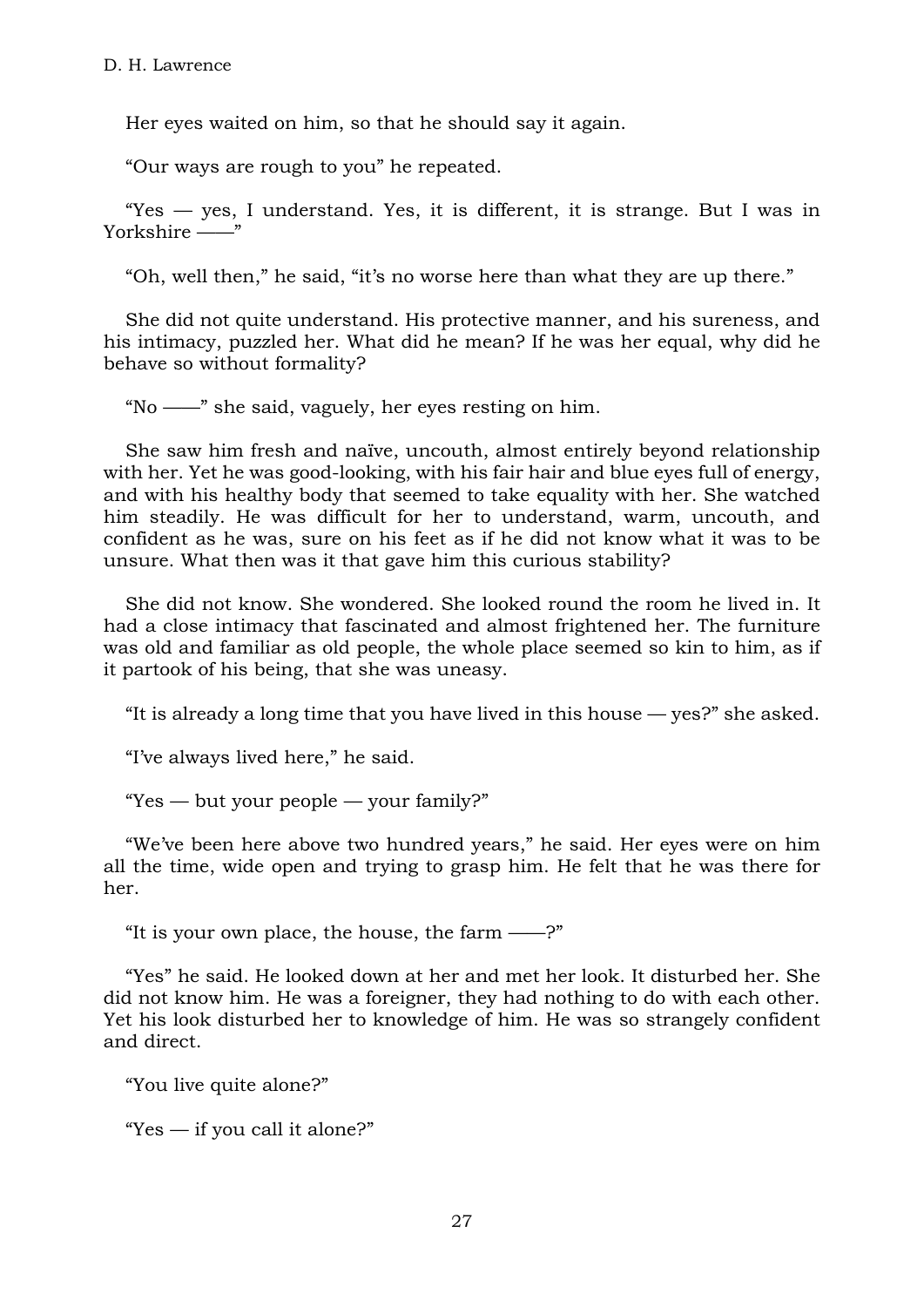She did not understand. It seemed unusual to her. What was the meaning of it?

And whenever her eyes, after watching him for some time, inevitably met his, she was aware of a heat beating up over her consciousness. She sat motionless and in conflict. Who was this strange man who was at once so near to her? What was happening to her? Something in his young, warm-twinkling eyes seemed to assume a right to her, to speak to her, to extend her his protection. But how? Why did he speak to her? Why were his eyes so certain, so full of light and confident, waiting for no permission nor signal?

Tilly returned with a large leaf and found the two silent. At once he felt it incumbent on him to speak, now the serving woman had come back.

"How old is your little girl?" he asked.

"Four years," she replied.

"Her father hasn't been dead long, then?" he asked.

"She was one year when he died."

"Three years?"

"Yes, three years that he is dead  $-$  yes."

Curiously quiet she was, almost abstracted, answering these questions. She looked at him again, with some maidenhood opening in her eyes. He felt he could not move, neither towards her nor away from her. Something about her presence hurt him, till he was almost rigid before her. He saw the girl's wondering look rise in her eyes.

Tilly handed her the butter and she rose.

"Thank you very much" she said. "How much is it?"

"We'll make th' vicar a present of it" he said. "It'll do for me goin' to church."

"It 'ud look better of you if you went to church and took th' money for your butter" said Tilly, persistent in her claim to him.

"You'd have to put in, shouldn't you?" he said.

"How much, please?" said the Polish woman to Tilly. Brangwen stood by and let be.

"Then, thank you very much" she said.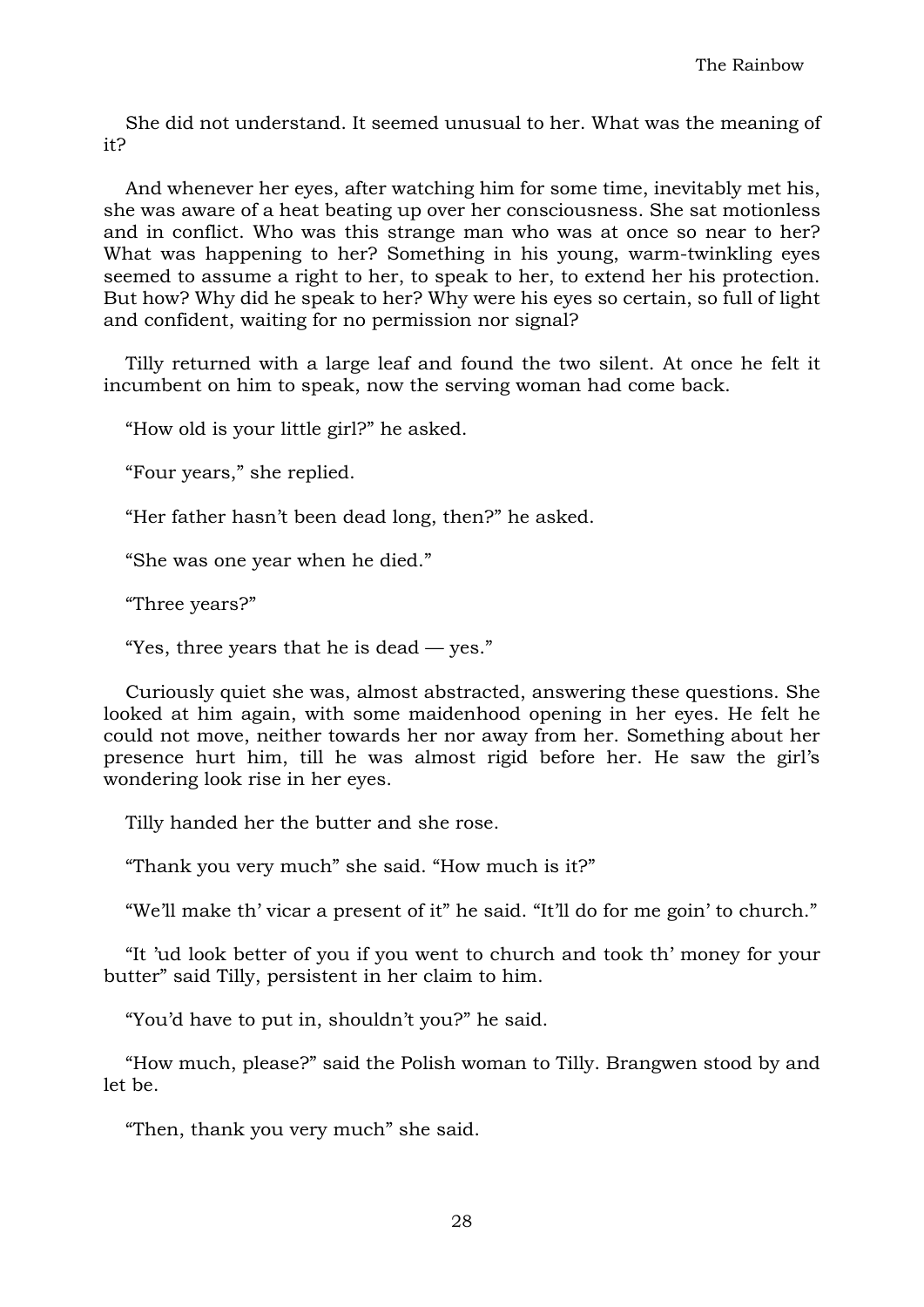"Bring your little girl down sometime to look at th' fowls and horses" he said — "if she'd like it."

"Yes, she would like it" said the stranger.

And she went. Brangwen stood dimmed by her departure. He could not notice Tilly, who was looking at him uneasily, wanting to be reassured. He could not think of anything. He felt that he had made some invisible connection with the strange woman.

A daze had come over his mind, he had another centre of consciousness. In his breast, or in his bowels, somewhere in his body, there had started another activity. It was as if a strong light were burning there, and he was blind within it, unable to know anything, except that this transfiguration burned between him and her, connecting them, like a secret power. Since she had come to the house he went about in a daze, scarcely seeing even the things he handled, drifting, quiescent, in a state of metamorphosis. He submitted to that which was happening to him, letting go his will, suffering the loss of himself, dormant always on the brink of ecstasy, like a creature evolving to a new birth.

She came twice with her child to the farm, but there was this lull between them, an intense calm and passivity like a torpor upon them, so that there was no active change took place. He was almost unaware of the child, yet by his native good humour he gained her confidence, even her affection, setting her on a horse to ride, giving her corn for the fowls.

Once he drove the mother and child from Ilkeston, picking them up on the road. The child huddled close to him as if for love, the mother sat very still. There was a vagueness, like a soft mist over all of them, and a silence as if their wills were suspended. Only he saw her hands, ungloved, folded in her lap, and he noticed the wedding ring on her finger. It excluded him: it was a closed circle. It bound her life, the wedding ring, it stood for her life in which he could have no part.

Nevertheless, beyond all this, there was herself and himself which should meet.

As he helped her down from the trap, almost lifting her, he felt he had some right to take her thus between his hands. She belonged as yet to that other, to that which was behind. But he must care for her also. She was too living to be neglected.

Sometimes her vagueness, in which he was lost, made him angry, made him rage. But he held himself still as yet. She had no response, no being towards him. It puzzled and enraged him, but he submitted for a long time. Then, from the accumulated troubling of her ignoring him, gradually a fury broke out, destructive, and he wanted to go away, to escape her.

It happened she came down to the Marsh with the child whilst he was in this state. Then he stood over against her, strong and heavy in his revolt, and though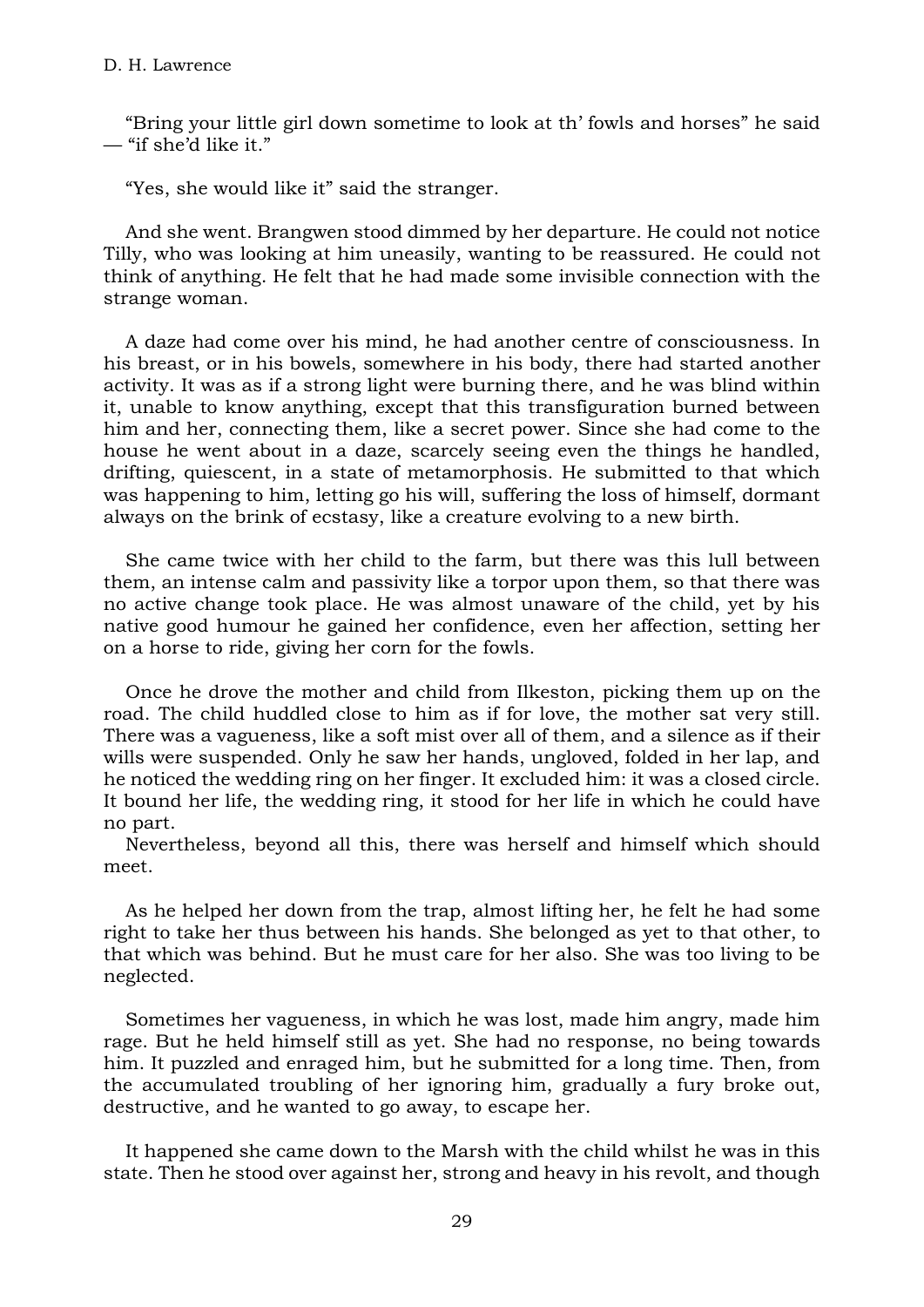he said nothing, still she felt his anger and heavy impatience grip hold of her, she was shaken again as out of a torpor. Again her heart stirred with a quick, out-running impulse, she looked at him, at the stranger who was not a gentleman yet who insisted on coming into her life, and the pain of a new birth in herself strung all her veins to a new form. She would have to begin again, to find a new being, a new form, to respond to that blind, insistent figure standing over against her.

A shiver, a sickness of new birth passed over her, the flame leaped up him, under his skin. She wanted it, this new life from him, with him, yet she must defend herself against it, for it was a destruction.

As he worked alone on the land, or sat up with his ewes at lambing time, the facts and material of his daily life fell away, leaving the kernel of his purpose clean. And then it came upon him that he would marry her and she would be his life.

Gradually, even without seeing her, he came to know her. He would have liked to think of her as of something given into his protection, like a child without parents. But it was forbidden him. He had to come down from this pleasant view of the case. She might refuse him. And besides, he was afraid of her.

But during the long February nights with the ewes in labour, looking out from the shelter into the flashing stars, he knew he did not belong to himself. He must admit that he was only fragmentary, something incomplete and subject. There were the stars in the dark heaven travelling, the whole host passing by on some eternal voyage. So he sat small and submissive to the greater ordering.

Unless she would come to him, he must remain as a nothingness. It was a hard experience. But, after her repeated obliviousness to him, after he had seen so often that he did not exist for her, after he had raged and tried to escape, and said he was good enough by himself, he was a man, and could stand alone, he must, in the starry multiplicity of the night humble himself, and admit and know that without her he was nothing.

He was nothing. But with her, he would be real. If she were now walking across the frosty grass near the sheep-shelter, through the fretful bleating of the ewes and lambs, she would bring him completeness and perfection. And if it should be so, that she should come to him! It should be so — it was ordained so.

He was a long time resolving definitely to ask her to marry him. And he knew, if he asked her, she must really acquiesce. She must, it could not be otherwise.

He had learned a little of her. She was poor, quite alone, and had had a hard time in London, both before and after her husband died. But in Poland she was a lady well born, a landowner's daughter.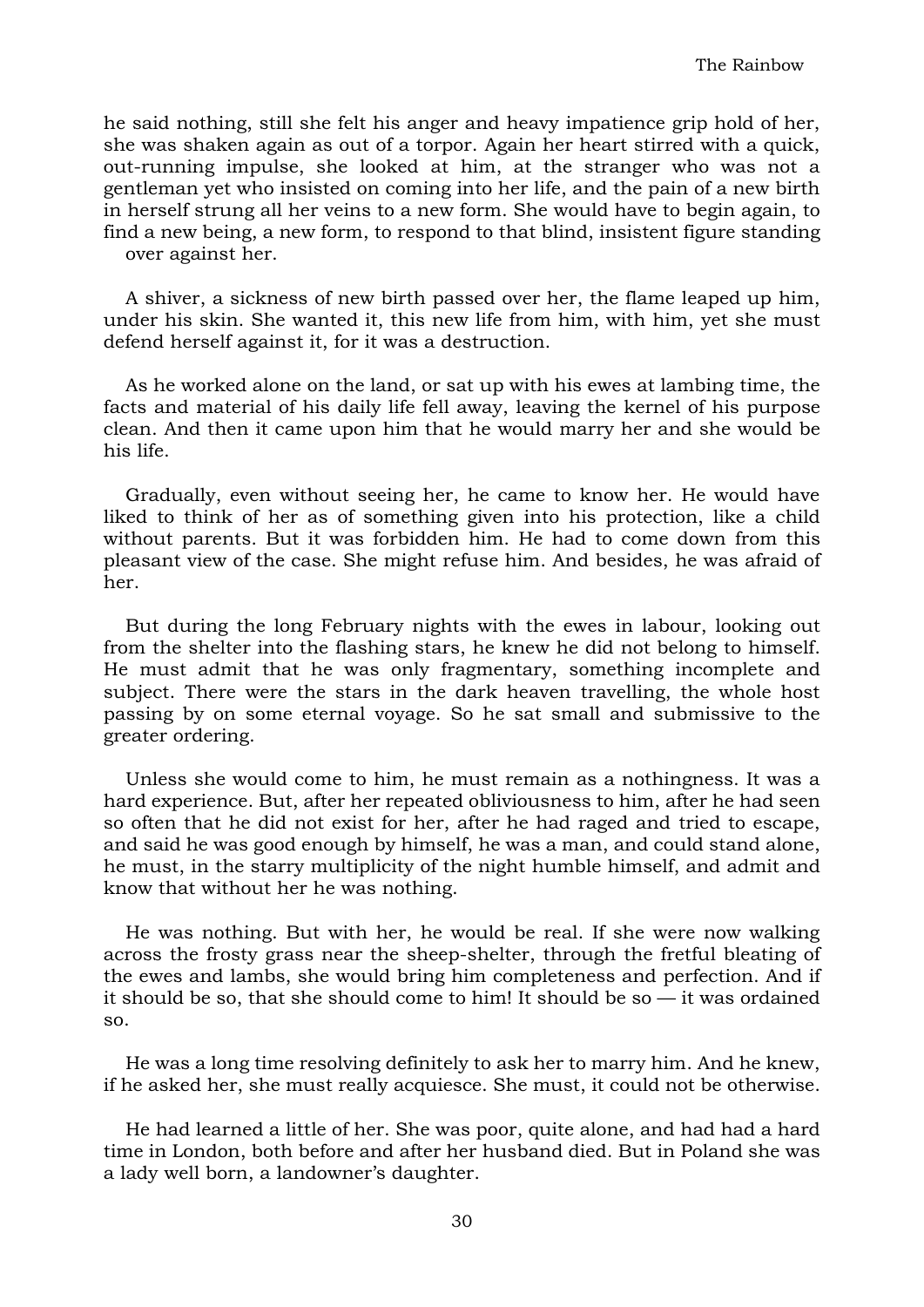All these things were only words to him, the fact of her superior birth, the fact that her husband had been a brilliant doctor, the fact that he himself was her inferior in almost every way of distinction. There was an inner reality, a logic of the soul, which connected her with him.

One evening in March, when the wind was roaring outside, came the moment to ask her. He had sat with his hands before him, leaning to the fire. And as he watched the fire, he knew almost without thinking that he was going this evening.

"Have you got a clean shirt?" he asked Tilly.

"You know you've got clean shirts" she said.

"Ay — bring me a white one."

Tilly brought down one of the linen shirts he had inherited from his father, putting it before him to air at the fire. She loved him with a dumb, aching love as he sat leaning with his arms on his knees, still and absorbed, unaware of her. Lately, a quivering inclination to cry had come over her, when she did anything for him in his presence. Now her hands trembled as she spread the shirt. He was never shouting and teasing now. The deep stillness there was in the house made her tremble.

He went to wash himself. Queer little breaks of consciousness seemed to rise and burst like bubbles out of the depths of his stillness.

"It's got to be done" he said as he stooped to take the shirt out of the fender, "it's got to be done, so why balk it?" And as he combed his hair before the mirror on the wall, he retorted to himself, superficially: "The woman's not speechless dumb. She's not clutterin' at the nipple. She's got the right to please herself, and displease whosoever she likes."

This streak of common sense carried him a little further.

"Did you want anythink?" asked Tilly, suddenly appearing, having heard him speak. She stood watching him comb his fair beard. His eyes were calm and uninterrupted.

"Ay" he said "where have you put the scissors?"

She brought them to him, and stood watching as, chin forward, he trimmed his beard.

"Don't go an' crop yourself as if you was at a shearin' contest" she said, anxiously. He blew the fine curled hair quickly off his lips.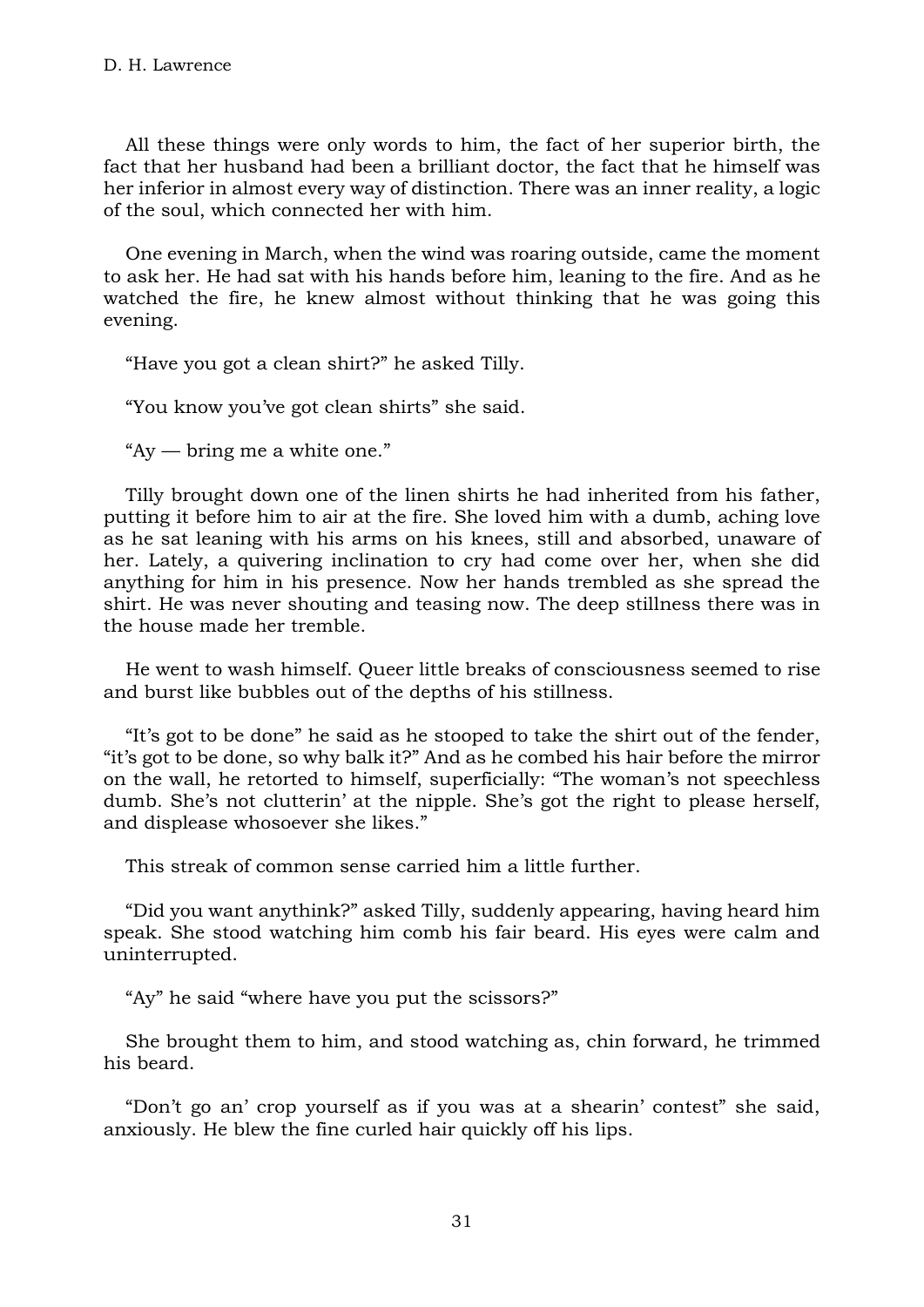He put on all clean clothes, folded his stock carefully, and donned his best coat. Then, being ready, as grey twilight was falling, he went across to the orchard to gather the daffodils. The wind was roaring in the apple trees, the yellow flowers swayed violently up and down, he heard even the fine whisper of their spears as he stooped to break the flattened, brittle stems of the flowers.

"What's to-do?" shouted a friend who met him as he left the garden gate.

"Bit of courtin', like" said Brangwen.

And Tilly, in a great state of trepidation and excitement, let the wind whisk her over the field to the big gate, whence she could watch him go.

He went up the hill and on towards the vicarage, the wind roaring through the hedges, whilst he tried to shelter his bunch of daffodils by his side. He did not think of anything, only knew that the wind was blowing.

Night was falling, the bare trees drummed and whistled. The vicar, he knew, would be in his study, the Polish woman in the kitchen, a comfortable room, with her child. In the darkest of twilight, he went through the gate and down the path where a few daffodils stooped in the wind, and shattered crocuses made a pale, colourless ravel.

There was a light streaming on to the bushes at the back from the kitchen window. He began to hesitate. How could he do this? Looking through the window, he saw her seated in the rocking chair with the child, already in its nightdress, sitting on her knee. The fair head with its wild, fierce hair was drooping towards the fire warmth, which reflected on the bright cheeks and clear skin of the child, who seemed to be musing, almost like a grown-up person. The mother's face was dark and still, and he saw, with a pang, that she was away back in the life that had been. The child's hair gleamed like spun glass, her face was illuminated till it seemed like wax lit up from the inside. The wind boomed strongly. Mother and child sat motionless, silent, the child staring with vacant dark eyes into the fire, the mother looking into space. The little girl was almost asleep. It was her will which kept her eyes so wide.

Suddenly she looked round, troubled, as the wind shook the house, and Brangwen saw the small lips move. The mother began to rock, he heard the slight crunch of the rockers of the chair. Then he heard the low, monotonous murmur of a song in a foreign language. Then a great burst of wind, the mother seemed to have drifted away, the child's eyes were black and dilated. Brangwen looked up at the clouds which packed in great, alarming haste across the dark sky.

Then there came the child's high, complaining, yet imperative voice:

"Don't sing that stuff, mother; I don't want to hear it."

The singing died away.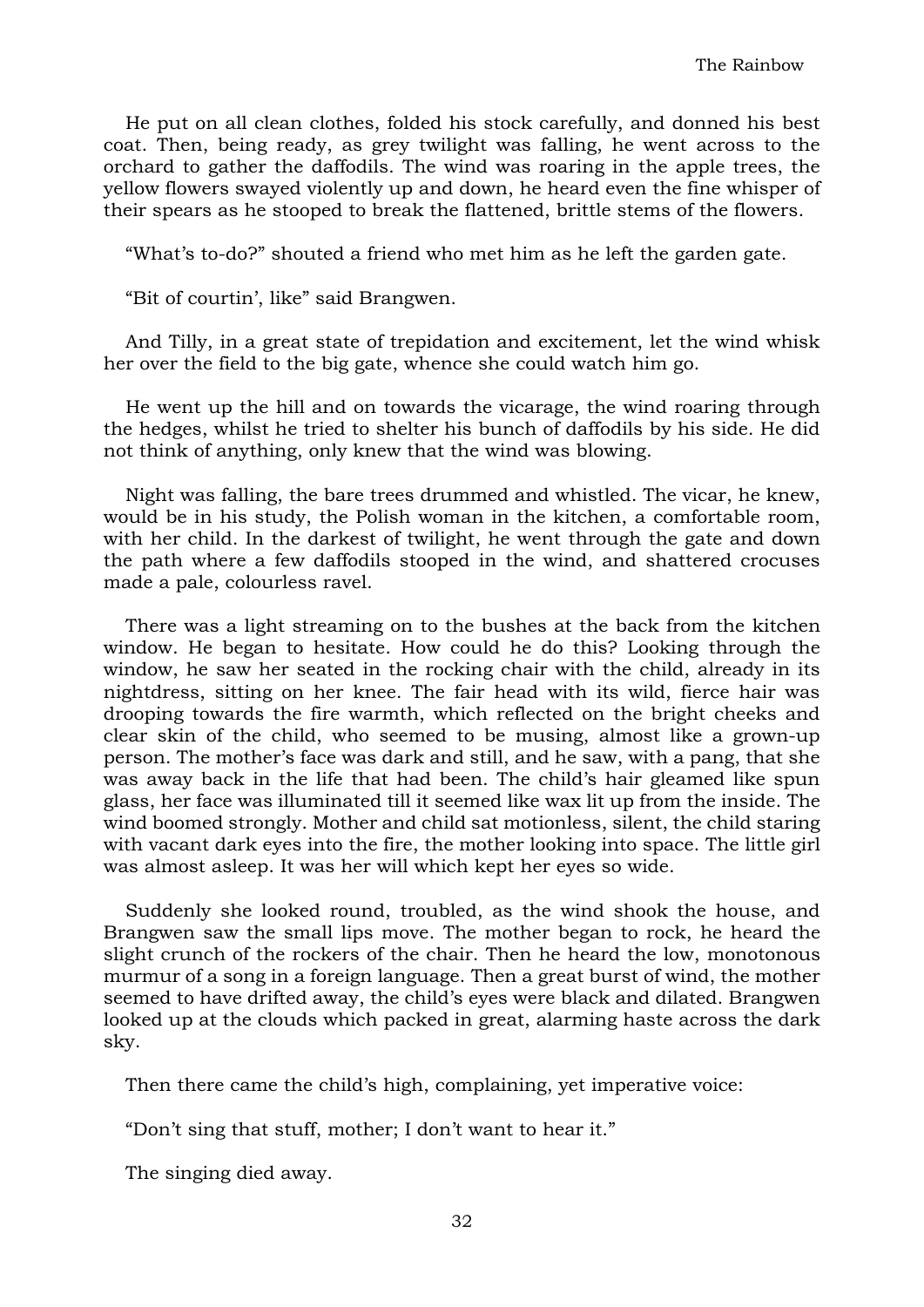"You will go to bed" said the mother.

He saw the clinging protest of the child, the unmoved farawayness of the mother, the clinging, grasping effort of the child. Then suddenly the clear childish challenge:

"I want you to tell me a story."

The wind blew, the story began, the child nestled against the mother, Brangwen waited outside, suspended, looking at the wild waving of the trees in the wind and the gathering darkness. He had his fate to follow, he lingered there at the threshold.

The child crouched distinct and motionless, curled in against her mother, the eyes dark and unblinking among the keen wisps of hair, like a curled up animal asleep but for the eyes. The mother sat as if in shadow, the story went on as if by itself. Brangwen stood outside seeing the night fall. He did not notice the passage of time. The hand that held the daffodils was fixed and cold.

The story came to an end, the mother rose at last, with the child clinging round her neck. She must be strong, to carry so large a child so easily. The little Anna clung round her mother's neck. The fair, strange face of the child looked over the shoulder of the mother, all asleep but the eyes, and these, wide and dark, kept up the resistance and the fight with something unseen.

When they were gone, Brangwen stirred for the first time from the place where he stood, and looked round at the night. He wished it were really as beautiful and familiar as it seemed in these few moments of release. Along with the child, he felt a curious strain on him, a suffering, like a fate.

The mother came down again, and began folding the child's clothes. He knocked. She opened wondering, a little bit at bay, like a foreigner, uneasy.

"Good evening" he said. "I'll just come in a minute."

A change went quickly over her face; she was unprepared. She looked down at him as he stood in the light from the window, holding the daffodils, the darkness behind. In his black clothes she again did not know him. She was almost afraid.

But he was already stepping on to the threshold, and closing the door behind him. She turned into the kitchen, startled out of herself by this invasion from the night. He took off his hat, and came towards her. Then he stood in the light, in his black clothes and his black stock, hat in one hand and yellow flowers in the other. She stood away, at his mercy, snatched out of herself. She did not know him, only she knew he was a man come for her. She could only see the dark-clad man's figure standing there upon her, and the gripped fist of flowers. She could not see the face and the living eyes.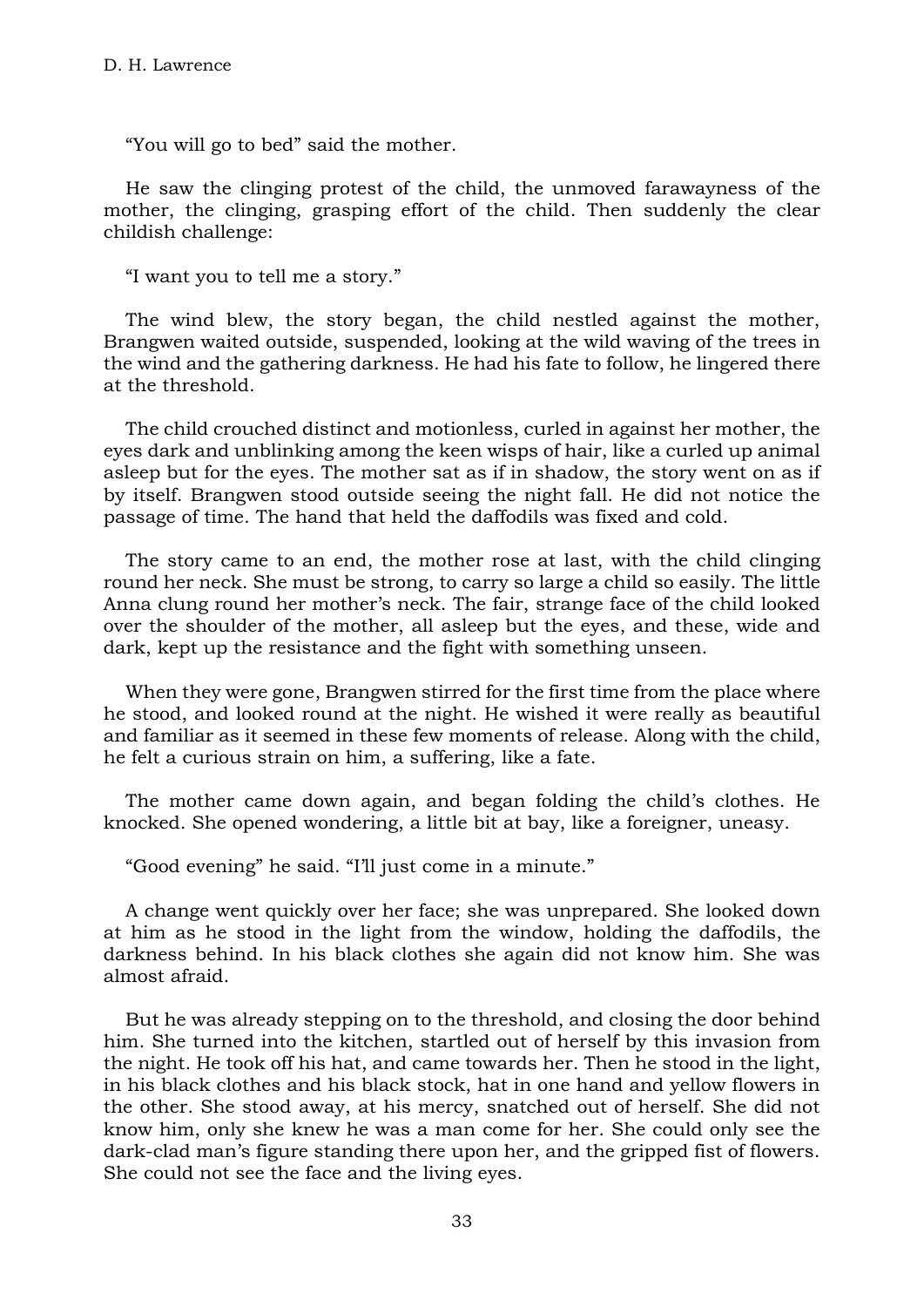He was watching her, without knowing her, only aware underneath of her presence.

"I come to have a word with you" he said, striding forward to the table, laying down his hat and the flowers, which tumbled apart and lay in a loose heap. She had flinched from his advance. She had no will, no being. The wind boomed in the chimney, and he waited. He had disembarrassed his hands. Now he shut his fists.

He was aware of her standing there unknown, dread, yet related to him.

"I came up" he said, speaking curiously matter-of-fact and level, "to ask if you'd marry me. You are free, aren't you?"

There was a long silence, whilst his blue eyes, strangely impersonal, looked into her eyes to seek an answer to the truth. He was looking for the truth out of her. And she, as if hypnotized, must answer at length.

"Yes, I am free to marry."

The expression of his eyes changed, became less impersonal, as if he were looking almost at her, for the truth of her. Steady and intent and eternal they were, as if they would never change. They seemed to fix and to resolve her. She quivered, feeling herself created, will-less, lapsing into him, into a common will with him.

"You want me?" she said.

A pallor came over his face.

"Yes" he said.

Still there was no response and silence.

"No" she said, not of herself. "No, I don't know."

He felt the tension breaking up in him, his fists slackened, he was unable to move. He stood there looking at her, helpless in his vague collapse. For the moment she had become unreal to him. Then he saw her come to him, curiously direct and as if without movement, in a sudden flow. She put her hand to his coat.

"Yes I want to" she said, impersonally, looking at him with wide, candid, newly opened eyes, opened now with supreme truth. He went very white as he stood, and did not move, only his eyes were held by hers, and he suffered. She seemed to see him with her newly opened, wide eyes, almost of a child, and with a strange movement, that was agony to him, she reached slowly forward her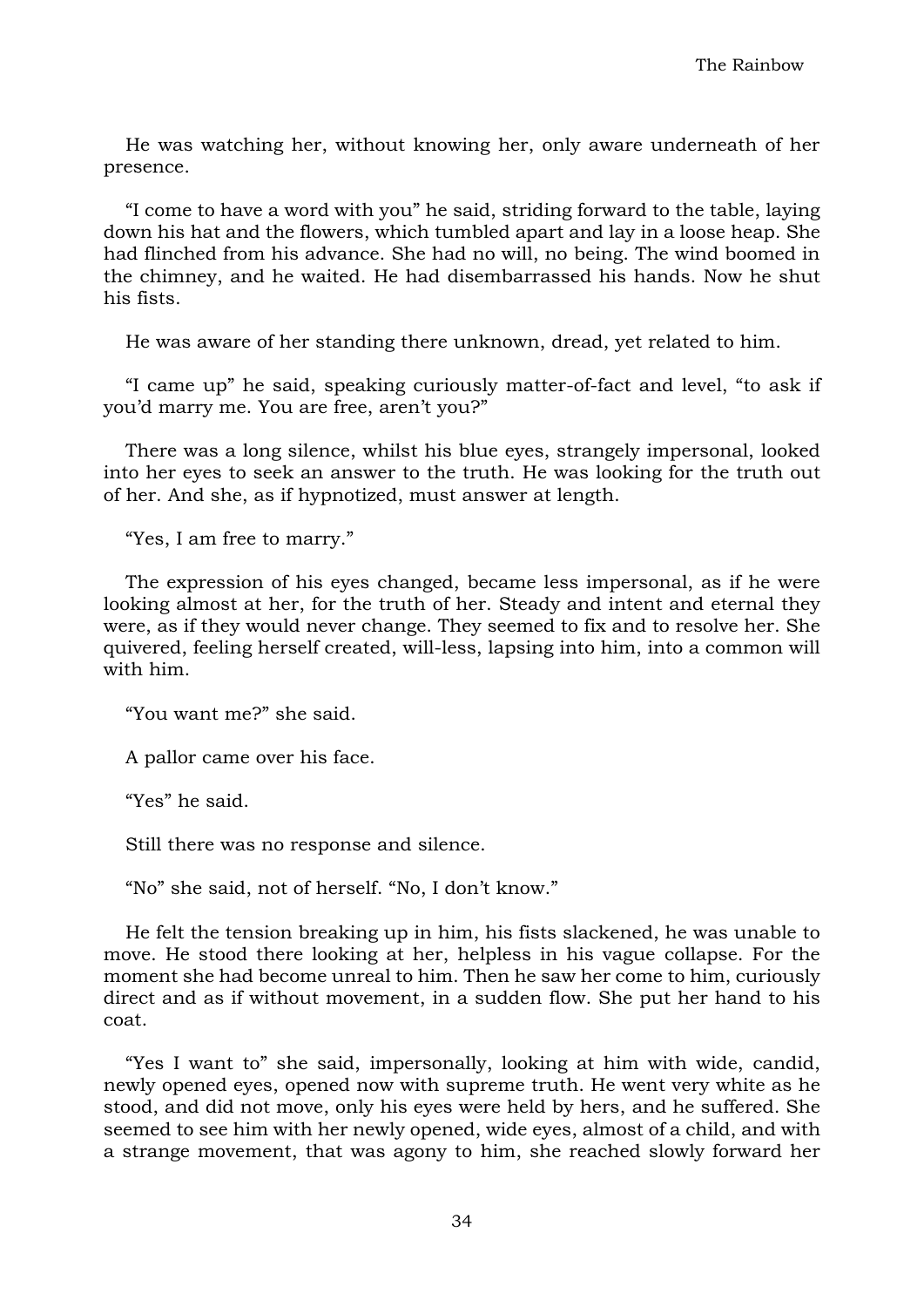dark face and her breast to him, with a slow insinuation of a kiss that made something break in his brain, and it was darkness over him for a few moments.

He had her in his arms, and, obliterated, was kissing her. And it was sheer, bleached agony to him, to break away from himself. She was there so small and light and accepting in his arms, like a child, and yet with such an insinuation of embrace, of infinite embrace, that he could not bear it, he could not stand.

He turned and looked for a chair, and keeping her still in his arms, sat down with her close to him, to his breast. Then, for a few seconds, he went utterly to sleep, asleep and sealed in the darkest sleep, utter, extreme oblivion.

From which he came to gradually, always holding her warm and close upon him, and she as utterly silent as he, involved in the same oblivion, the fecund darkness.

He returned gradually, but newly created, as after a gestation, a new birth, in the womb of darkness. Aerial and light everything was, new as a morning, fresh and newly begun. Like a dawn the newness and the bliss filled in. And she sat utterly still with him, as if in the same.

Then she looked up at him, the wide, young eyes blazing with light. And he bent down and kissed her on the lips. And the dawn blazed in them, their new life came to pass, it was beyond all conceiving good, it was so good, that it was almost like a passing-away, a trespass. He drew her suddenly closer to him.

For soon the light began to fade in her, gradually, and as she was in his arms, her head sank, she leaned it against him, and lay still, with sunk head, a little tired, effaced because she was tired. And in her tiredness was a certain negation of him.

"There is the child" she said, out of the long silence.

He did not understand. It was a long time since he had heard a voice. Now also he heard the wind roaring, as if it had just begun again.

"Yes" he said, not understanding. There was a slight contraction of pain at his heart, a slight tension on his brows. Something he wanted to grasp and could not.

"You will love her?" she said.

The quick contraction, like pain, went over him again.

"I love her now" he said.

She lay still against him, taking his physical warmth without heed. It was great confirmation for him to feel her there, absorbing the warmth from him, giving him back her weight and her strange confidence. But where was she,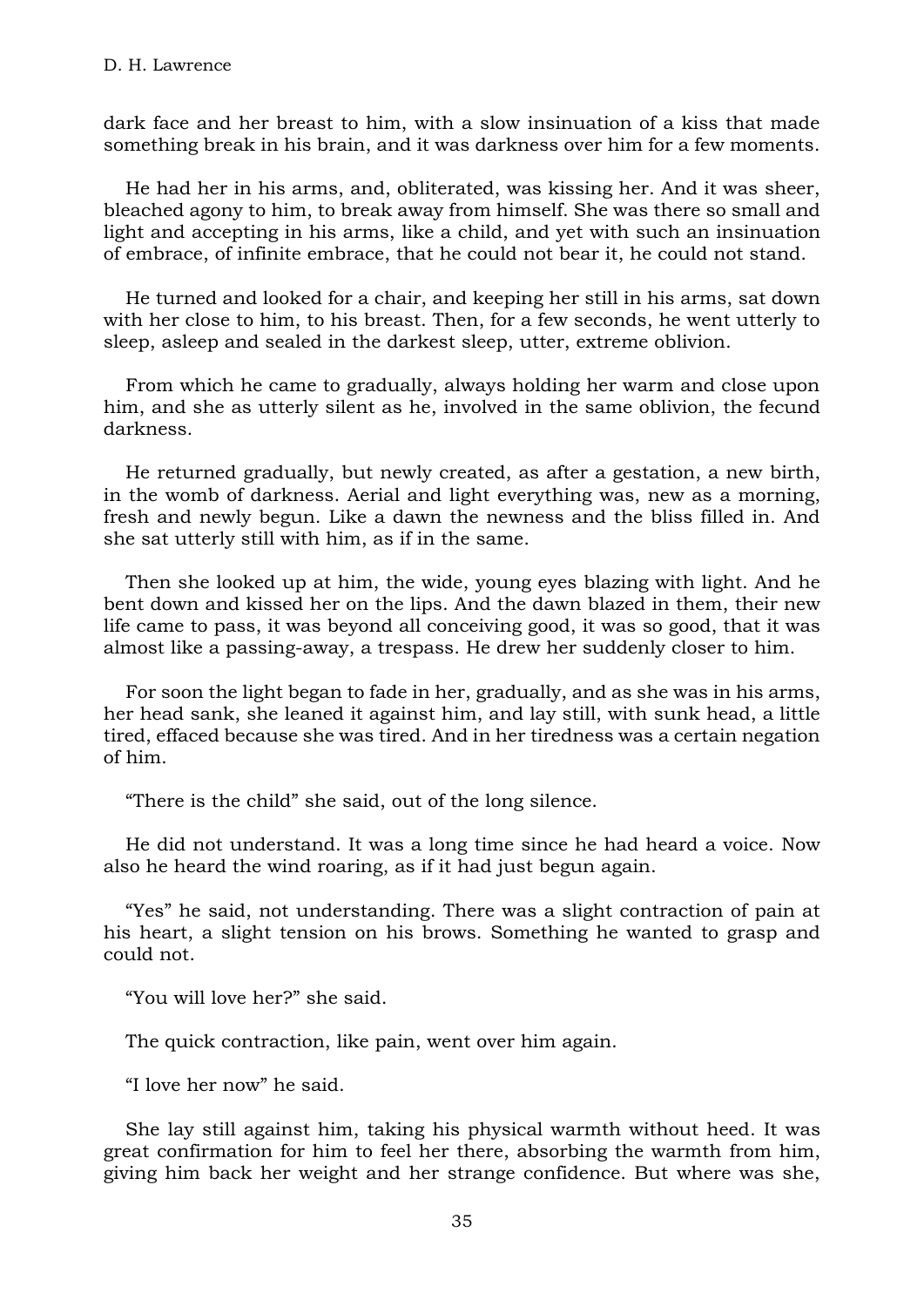that she seemed so absent? His mind was open with wonder. He did not know her.

"But I am much older than you" she said.

"How old?" he asked.

"I am thirty four" she said.

"I am twenty-eight" he said.

"Six years."

She was oddly concerned, even as if it pleased her a little. He sat and listened and wondered. It was rather splendid, to be so ignored by her, whilst she lay against him, and he lifted her with his breathing, and felt her weight upon his living, so he had a completeness and an inviolable power. He did not interfere with her. He did not even know her. It was so strange that she lay there with her weight abandoned upon him. He was silent with delight. He felt strong, physically, carrying her on his breathing. The strange, inviolable completeness of the two of them made him feel as sure and as stable as God. Amused, he wondered what the vicar would say if he knew.

"You needn't stop here much longer, housekeeping" he said.

"I like it also, here" she said. "When one has been in many places, it is very nice here."

He was silent again at this. So close on him she lay, and yet she answered him from so far away. But he did not mind.

"What was your own home like, when you were little?" he asked.

"My father was a landowner" she replied. "It was near a river."

This did not convey much to him. All was as vague as before. But he did not care, whilst she was so close.

"I am a landowner — a little one," he said.

"Yes" she said.

He had not dared to move. He sat there with his arms round her, her lying motionless on his breathing, and for a long time he did not stir. Then softly, timidly, his hand settled on the roundness of her arm, on the unknown. She seemed to lie a little closer. A hot flame licked up from his belly to his chest.

But it was too soon. She rose, and went across the room to a drawer, taking out a little traycloth. There was something quiet and professional about her.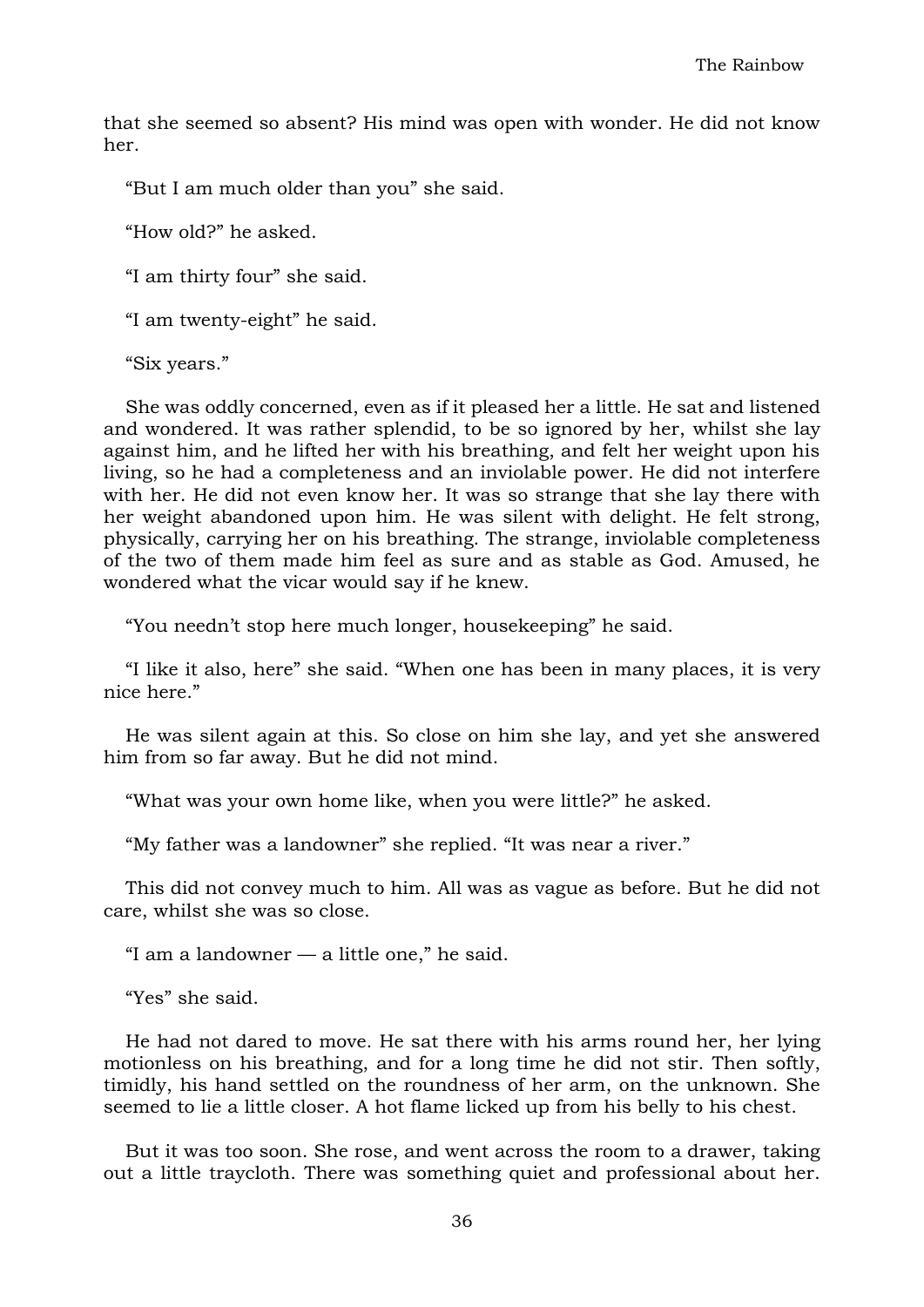She had been a nurse beside her husband, both in Warsaw and in the rebellion afterwards. She proceeded to set a tray. It was as if she ignored Brangwen. He sat up, unable to bear a contradiction in her. She moved about inscrutably.

Then, as he sat there, all mused and wondering, she came near to him, looking at him with wide, grey eyes that almost smiled with a low light. But her ugly-beautiful mouth was still unmoved and sad. He was afraid.

His eyes, strained and roused with unusedness, quailed a little before her, he felt himself quailing and yet he rose, as if obedient to her, he bent and kissed her heavy, sad, wide mouth, that was kissed, and did not alter. Fear was too strong in him. Again he had not got her.

She turned away. The vicarage kitchen was untidy, and yet to him beautiful with the untidiness of her and her child. Such a wonderful remoteness there was about her, and then something in touch with him, that made his heart knock in his chest. He stood there and waited, suspended.

Again she came to him, as he stood in his black clothes, with blue eyes very bright and puzzled for her, his face tensely alive, his hair dishevelled. She came close up to him, to his intent, black-clothed body, and laid her hand on his arm. He remained unmoved. Her eyes, with a blackness of memory struggling with passion, primitive and electric away at the back of them, rejected him and absorbed him at once. But he remained himself. He breathed with difficulty, and sweat came out at the roots of his hair, on his forehead.

"Do you want to marry me?" she asked slowly, always uncertain.

He was afraid lest he could not speak. He drew breath hard, saying:

## "I do."

Then again, what was agony to him, with one hand lightly resting on his arm, she leaned forward a little, and with a strange, primeval suggestion of embrace, held him her mouth. It was ugly-beautiful, and he could not bear it. He put his mouth on hers, and slowly, slowly the response came, gathering force and passion, till it seemed to him she was thundering at him till he could bear no more. He drew away, white, unbreathing. Only, in his blue eyes, was something of himself concentrated. And in her eyes was a little smile upon a black void.

She was drifting away from him again. And he wanted to go away. It was intolerable. He could bear no more. He must go. Yet he was irresolute. But she turned away from him.

With a little pang of anguish, of denial, it was decided.

"I'll come an' speak to the vicar tomorrow" he said, taking his hat.